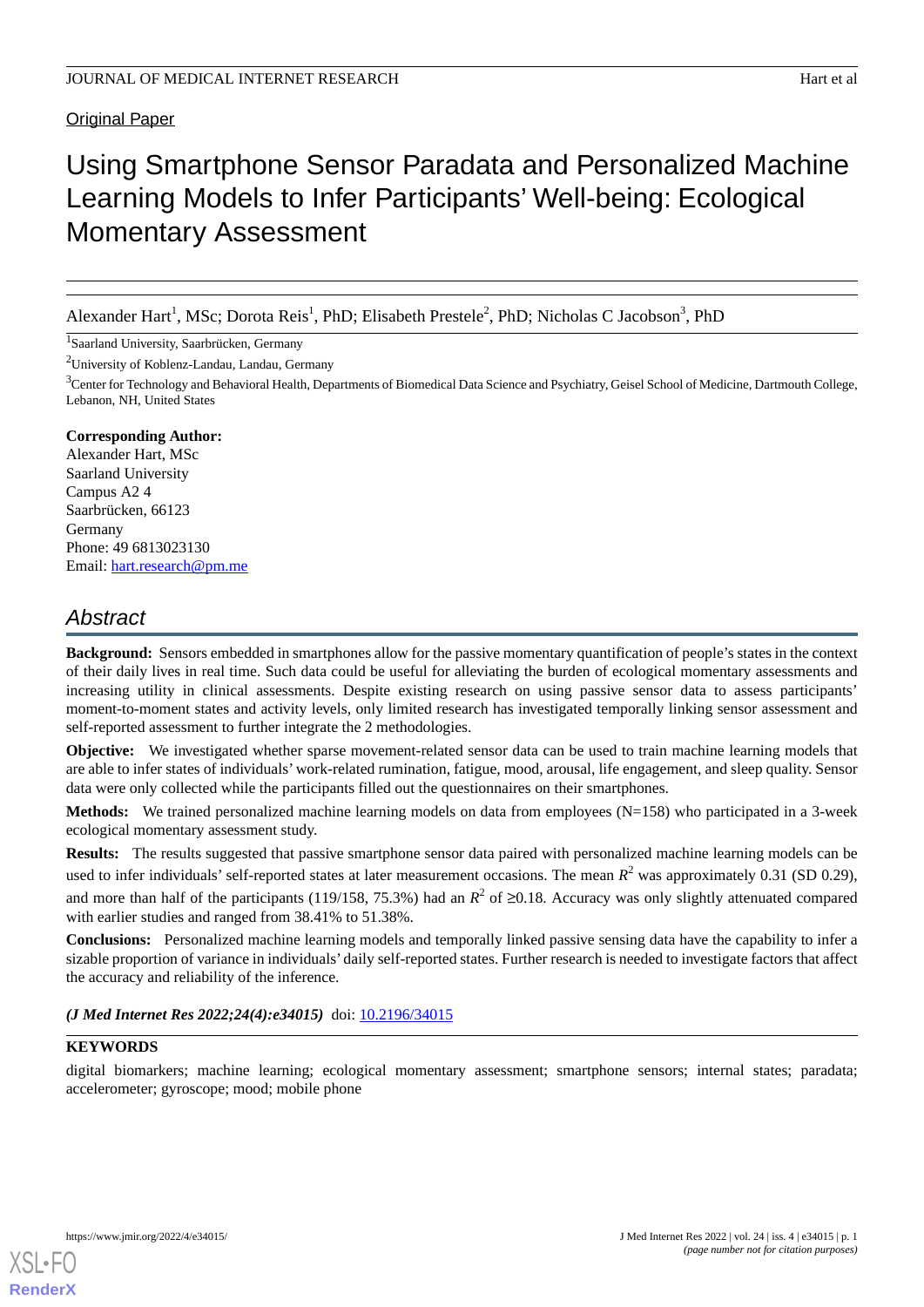# *Introduction*

#### **Background**

In mental health care, learning about the trajectories of a patient's psychological strain often requires repeated verbal interactions. Interviewing the patient in person is not always preferable because of the economic burden posed on clinicians and patients alike. A substitute for these interviews are questionnaires that patients answer in pen and paper diaries or on their mobile devices. Although these methods allow for a relatively cheap and fine-grained examination of the participants' condition, responding multiple times to the same questionnaire can still be tiring and burdensome for patients, leading to increased noncompliance. In the last decade, biomarkers from mobile sensors have emerged as a promising alternative to infer patients' psychological conditions (eg, depression severity). However, thus far, many of the proposed methods incidentally collect plenty of unrelated private data, require specialized apps on the patients' devices, or depend on the environment (eg, cell phone signal strength). Inferring a patient's condition from movement sensors commonly available in smartphones and recorded only while participants fill out a questionnaire could be an alternative that has not been explored so far. Therefore, in this study, we investigated the predictive capabilities of such sparse data collected during an unrelated web-based study. Although this method initially relies on questioning the patient via identical web-based questionnaires, participant burden could be attenuated in the long run by rotating questionnaire topics or omitting parts of the questionnaire.

#### **Theoretical Background**

In the last 40 years, our understanding of fluctuations and trajectories of psychological characteristics has benefited greatly from the adoption of ecological momentary assessment (EMA). EMA studies typically focus on assessing a person's state at a set of moments throughout the day. This schedule is then repeated over a number of days of interest (see Shiffman et al [[1\]](#page-11-0) for a thorough introduction to the methodology). EMA moves the assessment closer to the real-life occurrence of relevant phenomena. For example, it allows for the recording of mood states before medication is misused [\[2](#page-11-1)]. This fine-grained assessment allows investigations to be conducted on the interplay between variables in everyday life while diminishing memory biases [\[3\]](#page-11-2). Using EMA across a considerable length of time consequently allows an investigator to inspect and monitor the course of an individual's responses without requiring direct interaction between the participant and investigator. Consequently, EMA could be a fruitful tool in researchers' and practitioners' toolsets as it can be used to discover more about the moment-to-moment changes that are taking place in a person's condition. However, answering a sizable number of questions several times a day over many days can also be disruptive and time-consuming for EMA participants. Therefore, concerns have been raised about whether the burden it imposes on the individual may even undermine the effort of collecting ecologically valid data  $[1,4]$  $[1,4]$  $[1,4]$  $[1,4]$ .

Reducing burden in general is of fundamental concern for research ethics [[5\]](#page-11-4) and, thus, in the long run, it is of concern for

patients and practitioners using frequently repeated interviews. Participant attrition, which can be an outcome of burden, has been highlighted as a major threat to validity in eHealth research [[6](#page-11-5)[,7\]](#page-11-6). In the case of EMA methodology, increased burden has also been linked to reduced data quantity and quality [\[8](#page-11-7),[9\]](#page-11-8). Reasons for the additional burden may vary from study to study, but sampling frequency and number of items per prompt have repeatedly been identified as relevant factors [[9-](#page-11-8)[13\]](#page-11-9). Consequently, a common strategy for reducing burden in EMA studies is to shorten the questionnaire  $[9,14]$  $[9,14]$  $[9,14]$  $[9,14]$ . At the same time, omitting items from a questionnaire can negatively affect the reliability or validity of the measurement. This poses a dilemma for using EMA to its full potential in research and clinical application.

A way to overcome this limitation is to passively collect behavioral data. With behavioral data, one could attempt to infer participants' states without requiring them to explicitly report their symptoms. Smart devices, which can monitor their users' behavior in multiple ways [\[15](#page-12-1)], enable researchers to gather, explore, and leverage such data. Today, many field studies using EMA or comparable methodologies are already using smartphones for assessment [\[13](#page-11-9),[16](#page-12-2)]. There have also been several successful attempts to identify behavioral information that indicates psychological characteristics, often termed digital biomarkers or behavioral markers, which comprise the field of personal sensing [[17\]](#page-12-3). Scholarly articles on the exploration of passively collected data range from inferring participants'traits from their smartphone use  $[18-20]$  $[18-20]$  $[18-20]$  to inferring momentary expressions  $[21]$  $[21]$ . As the field is quite young, it still comprises a variety of techniques, operationalizations, and outcomes and requires more evidence regarding the effectiveness of approaches and measurement validity (see Mohr et al [[17\]](#page-12-3) for an overview pertaining to mental health). Focusing on the areas of mental health and well-being, Yim et al [[22\]](#page-12-7) recently reviewed studies that explicitly conducted personal sensing alongside smartphone-based EMA or substituted passive sensing for EMA in the context of major depression. Most studies successfully identified participants with depressive symptoms and inferred their stress levels or their levels of (negative) emotion. Consequently, passive sensing appears to be a fruitful option to overcome burden by passively collecting information from participant biomarkers. At the same time, the studies reviewed by Yim et al [[22\]](#page-12-7) showed considerable heterogeneity in terms of the sensor data, how the data were collected, and which methods were used to analyze the data.

# **Open Challenges for Alleviating the EMA Burden With Personal Sensing**

Many passive sensing approaches seem to work equally well for inferring states related to mental health. However, the heterogeneity in these approaches leaves unclear which methodological choices should inform a reliable and applicable approach that could alleviate burden in EMA surveys. For example, Mohr et al [[17\]](#page-12-3) identified open challenges pertaining to study quality, reproducibility, variability, uncertainty, and privacy. This investigation addressed 3 of these major challenges.

```
XSI - F(RenderX
```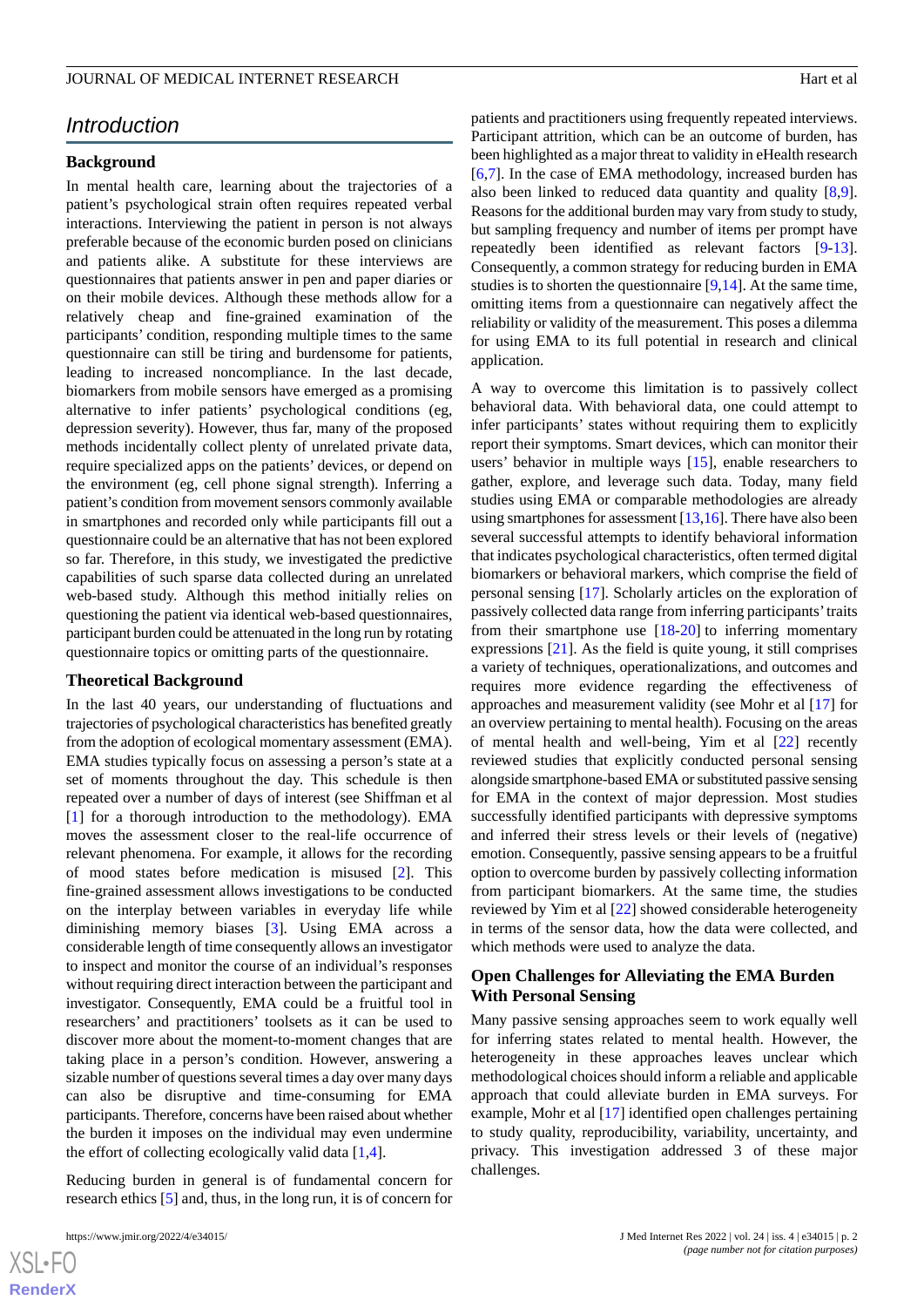First, passive sensing studies have shown a distinct lack of agreement on the implemented validation strategies. At the same time, choosing an inappropriate validation strategy for the intended application threatens the validity of the inference. In this vein, Saeb et al [\[23](#page-12-8)] investigated the cross-validation scheme of 64 passive sensing studies that aimed to infer clinical outcomes. They found that 45% of the studies used a cross-validation that overestimated the capabilities of the models. Hence, choosing a correct training and cross-validation method is of special concern when data from passive sensing will be used to infer unobserved characteristics of the participants. One of the most popular methods in the studies reviewed by Yim et al [\[22](#page-12-7)] and Saeb et al [\[23](#page-12-8)] is training and cross-validating the models on a random subset of the entire sample. However, Saeb et al [[23\]](#page-12-8) noted that personalized models, in which an individual's past relationships between indicators and states are used to derive models that can infer future states based on future indicator data, might be more appropriate. The viability of such personalized models has only been explored in a few studies related to EMA [\[24](#page-12-9)[-26](#page-12-10)]. For example, Asselbergs et al [\[24](#page-12-9)] collected the self-reported mood of 27 participants at 5 time points each day over the course of 6 weeks. In addition, the authors unobtrusively logged information about phone calls, SMS text messages, screen activation, app use, and camera use. Asselbergs et al [[24\]](#page-12-9) used these data to compute personalized models to infer each participant's mood using forward stepwise regression. Within an error margin of 0.5 around the observed scores, the models inferred between 55% and 76% of the responses on average. However, the authors were not able to replicate the rate of 93% that had been presented in an earlier study [[27\]](#page-12-11). As previous research has not explored which validation strategy can be deemed most appropriate for the use case of substituting EMA responses with collected sensor data, our study compared the most common approaches of training and cross-validating models across the entire sample to computing personalized models for each individual. Furthermore, we contrasted the performance of 2 popular machine learning algorithms that are common in passive sensing studies.

A second challenge in determining an appropriate method to alleviate EMA burden is the variety of available sensors and other use data. This confronts researchers with countless degrees of freedom in how features are computed and modeled [[17\]](#page-12-3). Mixing sensors with distinct characteristics (eg, device orientation and geolocation) might underestimate the importance of one feature in favor of the other and, thus, lead to a biased evaluation of the predictive capabilities of a sensor in a certain setting. This mixing and matching of sensors may further lead to an unwanted interdependence of sensor readings and person and environmental characteristics [[17\]](#page-12-3). Cell phone or Wi-Fi signal strength might not be the same indicator between a city and a rural area, and battery capacity as an indicator might be confounded with participants' choice of smartphone. Furthermore, Bähr et al [\[28](#page-12-12)] raised concerns about several quality issues related to geolocation data. Unfortunately, geolocation data have been a favorite for inferring depressive symptoms. Underestimating the external factors influencing these data may lead to failed replication when transitioning from small-scale validation studies to studies with larger and more

[XSL](http://www.w3.org/Style/XSL)•FO **[RenderX](http://www.renderx.com/)**

diverse samples. For example, Saeb et al [[29\]](#page-12-13) were able to train classifiers to infer the participants' (N=208) semantic location (eg, at home, at friends' place, or at a restaurant) from sensor data but then could not find a substantial connection to self-reported depressive symptoms. Besides the possibility that there may be no such connection, the authors partially attributed this discrepancy from previous literature to sampling from the broader American population instead of relying on samples that had been restricted to a single location (eg, available students). Such interdependencies between sample and sensor readings must be considered when choosing sensors that may be capable of being substituted for or used to complement self-reported data in a wide variety of studies. To avoid such issues, one could also restrict the investigation to a set of sensors that are for the most part independent from environmental interference. Therefore, in this investigation, we chose data from sensors that detect device movement, which are common in smart devices.

A third challenge in substituting EMA responses with sensor data is that the chosen method must not coincidentally inflict burden in any other way. Most studies investigating mobile sensing have collected and combined considerable quantities of data from various sensors throughout the day. This leads to significant requirements regarding storage and processing capabilities on the side of the investigators and might inflict considerable battery drain and unresponsiveness on the participant's device [[30](#page-12-14)]. Furthermore, collecting large quantities of sensor data may encompass information that is inherently personally identifiable (eg, names of other connected devices) or that is able to reveal sensitive details about a person (eg, geolocation) [\[30](#page-12-14)]. This level of detail is not necessarily needed to infer a mental state. For example, a feature Saeb et al [\[31](#page-12-15)] used to infer depression was the distance covered by participants, not the participants' actual geolocations. However, once data with such detail and semantic information have been collected for a person, the data can be used to reconstruct a large portion of the person's daily habits without the need for elaborate analysis methods [[32\]](#page-12-16). At the same time, practitioners and participants might overestimate the informational security of software [\[33](#page-12-17)]. Participants might further dismiss privacy concerns about activity data as part of a boundary management strategy [\[34](#page-12-18),[35\]](#page-12-19). If the requirements for a certain health condition or the study incentives outweigh their concerns, participants might agree to data collection that they would not have consented to under other circumstances. Therefore, modern methods should strive to maximize participant privacy at a technical level. Ideally, data collection methods will ensure this data sparsity without sacrificing predictive performance or potential treatment efficacy [[36](#page-12-20)[,37](#page-13-0)]. Therefore, in our investigation, we chose to restrict the data collection to the times when participants were responding to their EMA questionnaires.

#### **This Study: Concurrent Sensing**

Our approach for tackling the aforementioned challenges involved restricting sensor dependencies and narrowing measurement time to a required minimum. Even with such sparse data, personalized models could be fit to a participant's peculiarities within a relatively short amount of time and accurately infer future self-reports only from future sensor data.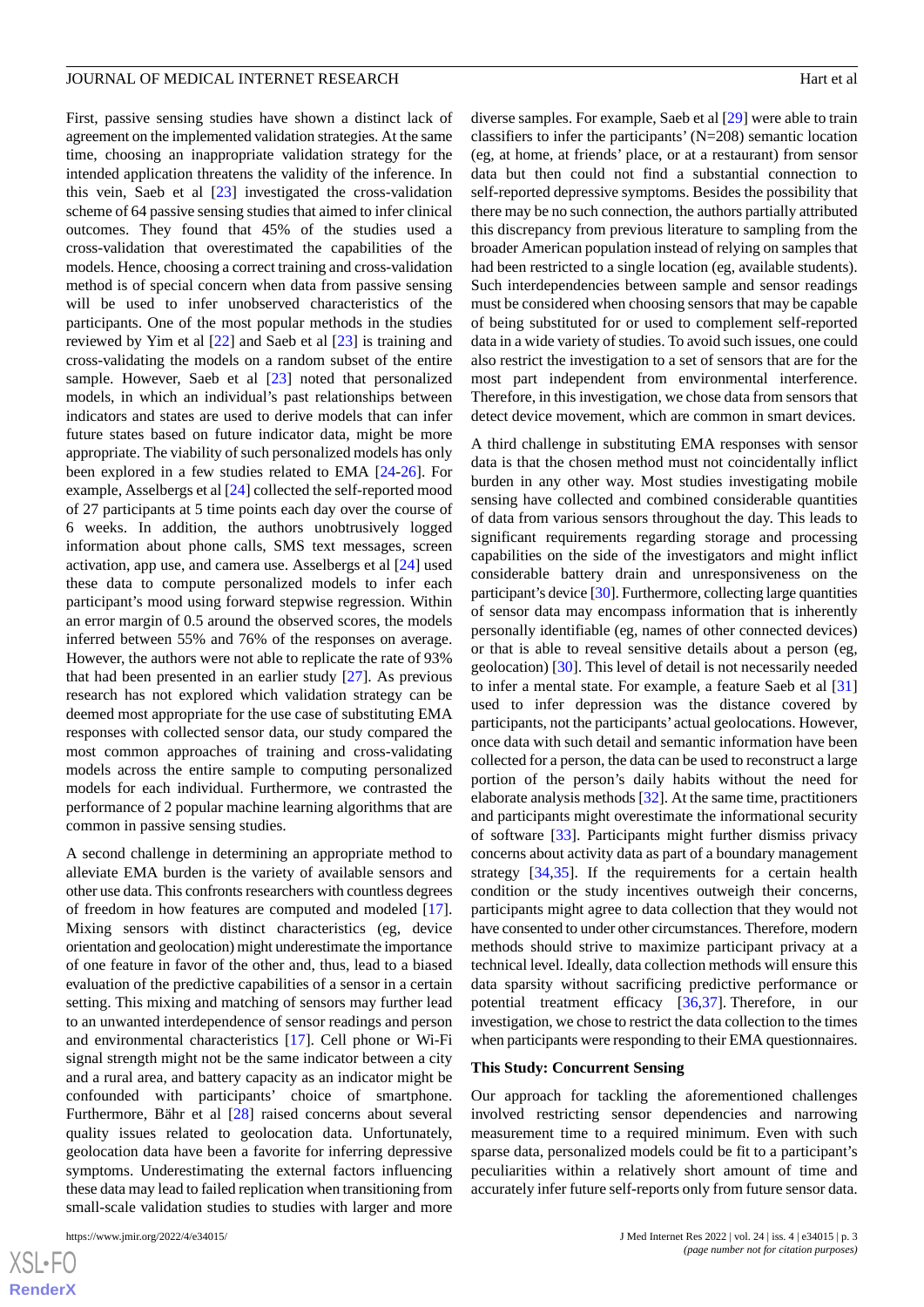We chose 2 sensors that are widespread in smartphones: the acceleration and orientation sensors [\[38](#page-13-1)]. These 2 sensors track how participants move and rotate their devices. As sensor readings are device-centric, they are mostly independent of environmental factors such as signal strength. Although accelerometers and gyroscopes are part of the sensor ensemble of many studies, it is rather uncommon for them to be used as the sole source for studies pertaining to EMA. Nevertheless, previous research has demonstrated that they can be suitable for detecting participants' conditions. For example, wireless accelerometers have been used in medical applications to monitor Parkinson disease [\[39](#page-13-2)]. Data from acceleration and orientation sensors have also allowed researchers to infer participants' emotions [[40](#page-13-3)[,41](#page-13-4)]. Furthermore, Kern et al [\[42](#page-13-5)] showed that the accelerometer data recorded alongside the survey provided information about survey completion conditions (eg, whether a participant moved while taking the survey). Well-being has also historically been linked to posture [\[43](#page-13-6)]. In this regard, Kuhlmann et al [[44\]](#page-13-7) explored the possibility of inferring momentary subjective well-being from smartphone tilt in a recent preprint and were at least partially successful. Many more studies have shown that movement-related data can be used to infer information about the device holder, from location to personality traits, thus underscoring the predictive capabilities of such data. Summarizing several of these studies, Kröger et al [\[45](#page-13-8)] recently even voiced privacy concerns about the accelerometer. Consequently, also for these 2 sensors, there is a need for solutions that allow sensor data to be collected more sparsely while retaining meaningful predictive capabilities.

A solution to this problem is to collect data from sensors only while participants fill out the EMA questionnaire. Data collected in this way are usually referred to as the paradata of the survey. According to Kreuter [\[46](#page-13-9)], paradata are behavioral by-products of computer-assisted data collection that are often neglected in studies. In the past, they have primarily been used to reduce survey error within the total survey error framework [[47\]](#page-13-10); for example, by uncovering participants' insecurity while responding to particular survey items [[48\]](#page-13-11). In the same manner that paradata can be collected from web surveys, it is possible to record sensor readings directly from participants' web browsers without relying on additional applications. Such data are naturally restricted to the moments when participants interact with the survey. In this way, readings between time points always correspond to a similar task and are therefore somewhat standardized. This implicit standardization could be helpful for reducing heterogeneity in the data. While completing the survey, participants inevitably move their phones in a particular way. Thus, it is likely that sensor data collected from moment to moment also hold a relevant amount of information that is usually covered up by continuously recorded data. Fluctuations between time points may be more informative than features extracted from sensor readings throughout the day. For example, the change in mean acceleration along a spatial axis while completing the questionnaire might be indicative of increased arousal during that particular measurement period. This subtle information might be discarded in comparison with stronger signals such as acceleration from walking during the entire day.

 $XS$  $\cdot$ FC **[RenderX](http://www.renderx.com/)** In our study, we explored such sensor paradata as a solution for alleviating burden in EMA methodology. We collected sensor readings from the accelerometer and gyroscope alongside an unrelated EMA study. Participants in this study were 158 employees who were recruited to report on factors pertaining to their work-related stress and after-work detachment 6 days a week for 3 weeks. We then used those data to train machine learning models on the first 13 mornings of the data collection period to infer all of a participant's self-reported states on the last 5 mornings based on the sensor data from these days. Furthermore, this study contrasted personalized models with between-participant models for the purpose of inferring states. Personalized (or idiographically weighted) models have already been demonstrated to be feasible solutions [\[23](#page-12-8)-[26\]](#page-12-10). However, there is no evidence about whether between-participant machine learning models might not also be a feasible or better solution when using movement sensor paradata. Finally, we inspected the results of the algorithms regarding commonalities between personalized models that may lead to a comprehensible interpretation of how characteristics of movement are related to successful inferences. Taken together, this study aimed to answer the following open questions pertaining to substituting privacy-friendly personal sensing for EMA responses: (1) Can future self-reported states be accurately inferred from sparse accelerometer and gyroscope paradata by models trained on past data? (2) Do between-person and personalized models perform differently when inferring such self-reports? (3) Are there sensor features that are particularly suitable for inferring states?

# *Methods*

#### **Recruitment**

The data for this investigation were collected as part of a research project by Reis and Prestele [\[49](#page-13-12)]. In this project, 158 employees from different professions voluntarily participated in an experience sampling assessment for 3 weeks. The mean age of the sample was 41.6 (SD 10.9) years, and 67.1% (106/158) of the participants were women. Most of the participants (125/158, 79.1%) worked >36 hours per week. The participants were further incentivized to complete ≥50% of the measurement points with a compensation of  $\text{\textsterling}0$  (US \$34.13) or the opportunity to access 3 weeks of web-based mindfulness stress reduction training subsequent to the end of the study.

#### **Data Collection and Procedure**

After providing informed consent and completing an intake survey, the participants began the experience sampling procedure. For each workday during the 3 weeks, the participants were prompted in the morning, directly after work, and in the evening to fill out a short questionnaire. On Saturdays, they were asked to fill out only the morning questionnaire. The content of the questionnaire varied throughout the day. Further information about the research project by Reis and Prestele [[49](#page-13-12)] is provided in the publication and in the corresponding repository.

Owing to the time-varying nature of the study's measurement points, we had to choose a subset of constructs that we would try to infer from the sensor data. We decided to omit constructs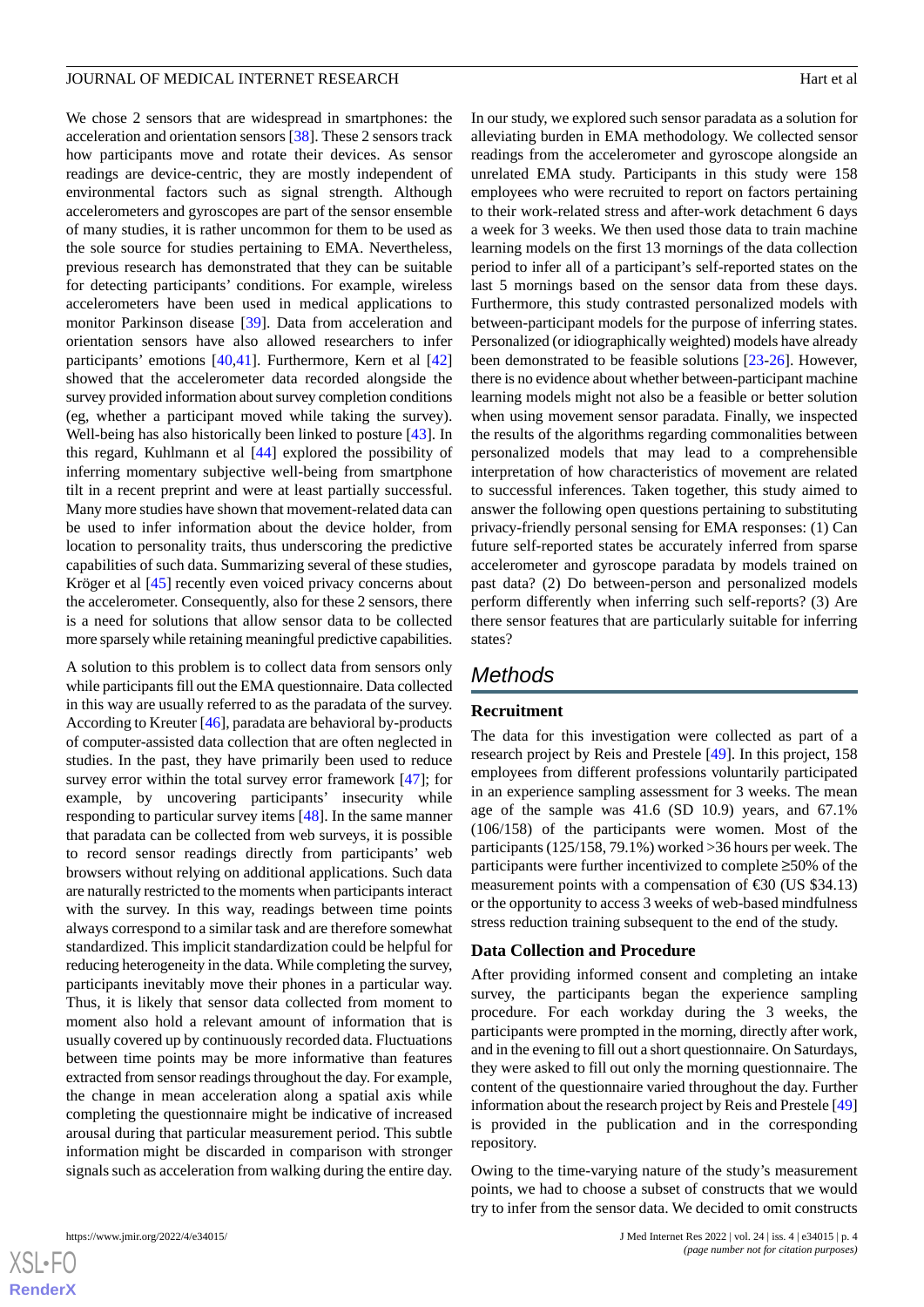that were exclusively related to the participants' judgments of their workplace experiences. The remaining constructs were sleep quality, life engagement, work-related rumination, fatigue, and mood (with 2 subscales). Fatigue and mood were assessed at each measurement occasion, whereas the other 3 constructs were only assessed in the morning. Using all measurement occasions for those 2 predictors would have made them incomparable with the other 3 constructs because of a much larger data corpus (48 instead of 18 measurements) and would have required the inference of mixed trajectories (from morning to evening and from day to day instead of from day to day only). Consequently, we decided to also restrict our mood and fatigue subsample to the morning measurement occasions. This resulted in 18 measurements for mood, fatigue, and sleep quality and 15 measurements for the remaining outcomes as those were not asked about on Mondays. Although all constructs were intended to be predictors, mediators, or outcomes for the model in the initial study, this paper refers to all of them as predicted outcomes of the sensor-related models in this study.

<span id="page-4-0"></span>Sensor data were acquired by assessing the JavaScript device orientation application programming interface of the web browser at 2 Hz while the participants filled out the

questionnaire, which provided data for the acceleration of the device on 3 axes and the tilting of the device at 3 angles. Although the questionnaires could be completed on a website on any computer, the participants were encouraged to use smartphones, and the questionnaires were optimized for presentation on smaller screens. Most participants complied with this recommendation, resulting in 1995 processable sensor streams out of 2204 measurements, already excluding missing or irregular data (eg, streams with an SD of 0, indicating measurement failure). Overall, adherence in this subsample was comparable between measurement occasions ([Figure 1\)](#page-4-0), with a visible decline over the course of the assessment. Nevertheless, the participants completed 15 out of 18 surveys on average (mean 15.11, SD 4.06). On all measurement occasions, between 65% and 75% of the questionnaires were completed, which is on par with previous EMA studies [\[13](#page-11-9)]. Over the course of the assessment, there was a noticeable decline in compliance common to EMA studies [[9\]](#page-11-8). The start of the study and Saturdays appeared to be the least favored days by the participants. Consequently, we concluded that compliance in our sample was comparable with that reported in earlier EMA studies.

Figure 1. Number of questionnaires completed during the 3 weeks of assessment. Adherence varied throughout the weeks, with a declining trend toward the end of the assessment.



#### **Measures**

#### *Overview*

[XSL](http://www.w3.org/Style/XSL)•FO **[RenderX](http://www.renderx.com/)**

As the sensor paradata for this study were collected alongside an EMA study, we were restricted to scales that the authors had chosen for investigating their hypotheses. All the self-reported measures have been validated and are commonly used in occupational health psychology. For further information

regarding the underlying research project, please refer to the article by Reis and Prestele [\[49](#page-13-12)].

#### *Fatigue*

Momentary fatigue was measured on a 5-point rating scale ranging from 1 (not at all) to 5 (extremely) using a subset of 4 items from the Profiles of Mood State [[50\]](#page-13-13).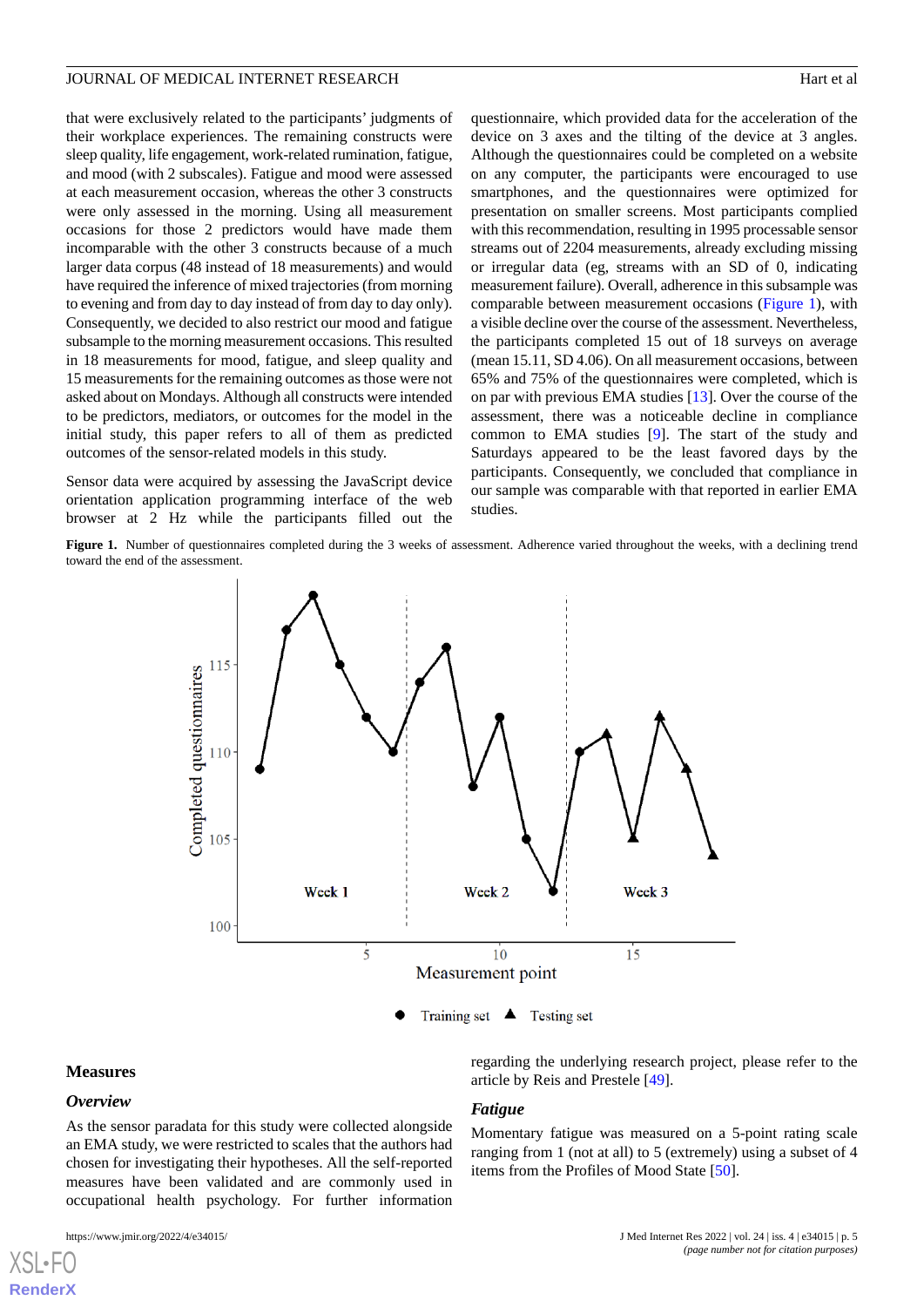#### *Mood and Arousal*

Mood and arousal were assessed on 6 bipolar adjective pairs of the Multidimensional Mood State Questionnaire (Mehrdimensionaler Befindlichkeitsfragebogen) [\[51](#page-13-14)]. The participants expressed their momentary mood on a 6-point scale regarding good mood (feeling well, good, satisfied, or happy) and tense arousal (feeling tense or restless).

#### *Life Engagement*

Life engagement was measured using the Utrecht General Engagement Scale–3 [[52\]](#page-13-15), a shortened version of the Utrecht General Engagement Scale [\[53](#page-13-16)], which is a generalized version of the Utrecht Work Engagement Scale [\[54](#page-13-17),[55\]](#page-13-18), which inquires about vigor, dedication, and absorption with a single item per dimension. The participants were asked to report the levels of life engagement they had experienced the previous evening on a 5-point rating scale ranging from 1 (not at all) to 5 (extremely).

#### *Rumination*

Work-related rumination was assessed with a selection from the items by Flaxman et al [[56\]](#page-13-19) (*I worried about things I need to do at work,I worried about how I would deal with a work task or issue*, and *My thoughts kept returning to a stressful situation at work*) that were adapted for state use from the perseverative cognition scale [\[57](#page-13-20)]. The participants reported the levels of rumination they had experienced the previous evening on a 5-point rating scale ranging from 1 (not at all) to 5 (extremely).

# *Sleep Quality*

The sleep quality of the previous night was assessed using the sleep quality subscale of the Standardized Sleep Inventory [[58\]](#page-13-21). The participants rated three adjectives (good, undisturbed, and ample) on a 5-point agreement scale ranging from 1 (not at all) to 5 (very much).

#### *Extracted Features*

To extract features based on the sensor data [[17\]](#page-12-3), we followed the recommendations of Hoogendoorn and Funk [\[59](#page-13-22)], who proposed that information should be aggregated within participants by computing descriptives such as central tendency, range, and variability. These recommendations were targeted toward working with self-tracking data from wearable activity trackers, thus resembling our approach of recording part of the participants'movements while they filled out the questionnaires. For each measurement occasion, we computed the mean, the maximum of the absolute readings, the SD, the root mean square of successive differences, and the SD of successive differences across all measurements. In addition, we computed autocorrelations and partial autocorrelations up to a lag of 15. In our case, autocorrelation features imply that the device was moved or rotated similarly in a periodic manner (eg, a lag-6 autocorrelation on the z-axis would imply that the smartphone was similarly accelerated along the z-axis every 3 seconds). We also extracted the 2 highest-power frequencies from a Fourier analysis as an additional feature of periodicity in the data.

#### **Statistical Analysis**

To investigate relationships between sensor data and outcomes, the sensor streams were arranged to follow the order of the scales during the morning assessment, thereby constructing a continuous sensor stream across all pages of the questionnaire. We then extracted features from each stream for every measurement occasion, and these features served as predictor variables for the later models. The median length of a sensor recording period across participants and measurement occasions was 68.00 seconds (5th percentile=35.00 seconds; 95th percentile=171.00 seconds) if the measurement occasion included life engagement and rumination and 45.00 seconds (5th percentile=21.20 seconds; 95th percentile=107.00 seconds) on days where only fatigue, mood, and arousal were assessed. Next, we split the data into a training set and a testing set following a 70%/30% testing scheme along the timeline of the assessment, resulting in 1455 (mood, fatigue, and sleep) or 1119 (rumination and life engagement) cases in the training set and 543 cases in the testing set. Consequently, we used our models to infer the last 5 mornings of week 3 from learning the participants' idiosyncrasies on all previous mornings of the assessment. The final data set consisted of 230 variables (ie, 6 outcomes and 224 predictors), which we analyzed with 2 different machine learning algorithms using the *caret* package in R (R Foundation for Statistical Computing) with a separate model for each outcome. After analyzing the complete data set, individual models were computed for each participant. We then looked into relationships between self-report characteristics and feature performance that could have determined the predictive capabilities of the models.

We evaluated model performance by inspecting the  $R^2$  values of the resulting models that inferred the participants'states using values in the testing set. In this way, we could assess how well the inferred data points recreated the observed data. For comparability with earlier studies, we further computed the accuracy criterion by LiKamWa et al [[27\]](#page-12-11) and Asselbergs et al [[24\]](#page-12-9) for the personalized models, allowing for an error margin of 0.5 around the observed value to classify the inferred value as either correct or incorrect. Finally, we explored the relationship between the sensor features and outcomes by clustering feature importance over all outcomes by means of a latent profile analysis (LPA).

#### **Machine Learning Algorithms**

To analyze the sensor features, we chose 2 algorithms suitable for supervised learning that have been found to be reliable for different problems: random forest [[60\]](#page-13-23) and a penalized general linear model (GLM) [\[61](#page-13-24)]. Random forests make use of decision trees, whereas the penalized GLM uses regularization to fit a linear model to the data. The implementations that we chose in R were *ranger* (random forests) and *glmnet* (least absolute shrinkage and selection operator and elastic net regularized GLM). All algorithms were trained with their default values in the *caret* package and a 10-fold cross-validation of the training set.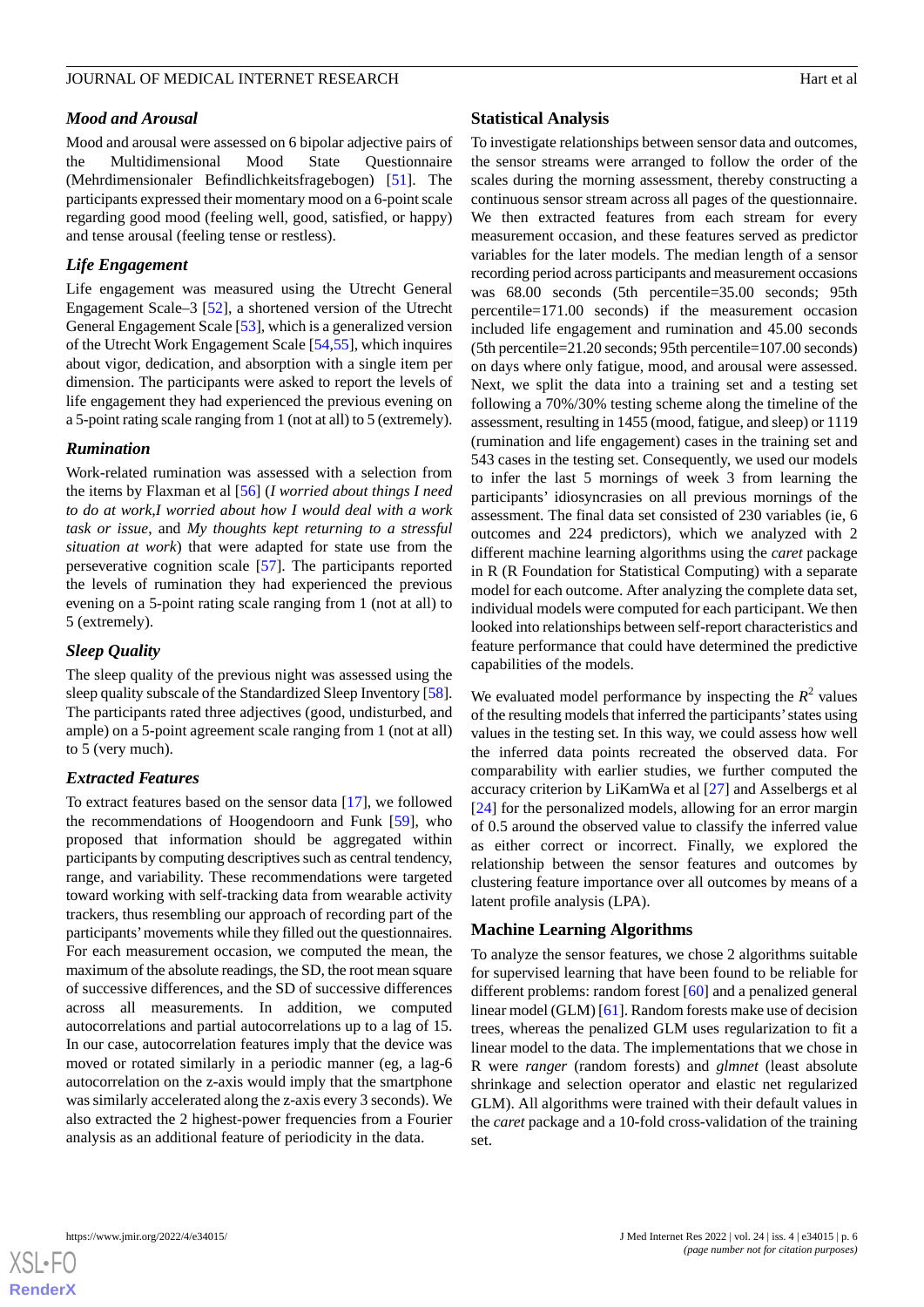#### **Ethics Approval**

All procedures were performed in accordance with the ethical standards of the ethics committee of the Department of Psychology of the University of Koblenz-Landau and with the 1964 Helsinki declaration. Informed consent was obtained from all individual participants.

# *Results*

#### **Model Performance**

<span id="page-6-0"></span>Initially, we explored the models' capabilities to infer outcomes in the complete training sample from the set of 224 predictors. The models included the features as well as the unique participant identifier (ie, a character string corresponding to the respective case) and the measurement occasion identifier (ie, an integer corresponding to the place of the measurement within the study) to provide the algorithms with information about the relationship of the repeated measurements. These results resemble a common approach in personal sensing in which a fraction of the entire data set is used to train the models. The results for all models and outcomes are shown in [Table 1.](#page-6-0)

**Table 1.**  $R^2$  and the root mean square error (RMSE) for all models and outcomes using the full feature set.

| Outcome                | Random forest |      | Penalized GLM <sup>a</sup> |      |
|------------------------|---------------|------|----------------------------|------|
|                        | $R^2$         | RMSE | $R^2$                      | RMSE |
| <b>Training sample</b> |               |      |                            |      |
| Sleep quality          | 0.16          | 0.87 | $0.19^{b}$                 | 0.85 |
| Fatigue                | 0.21          | 0.85 | 0.28                       | 0.80 |
| Good mood              | 0.25          | 0.88 | 0.33                       | 0.82 |
| Tense arousal          | 0.24          | 1.13 | 0.37                       | 1.01 |
| Life engagement        | 0.14          | 1.03 | 0.22                       | 0.99 |
| Rumination             | 0.24          | 1.05 | 0.39                       | 0.93 |
| <b>Testing sample</b>  |               |      |                            |      |
| Sleep quality          | 0.12          | 0.92 | 0.16                       | 0.90 |
| Fatigue                | 0.21          | 0.94 | 0.29                       | 0.89 |
| Good mood              | 0.28          | 0.94 | 0.35                       | 0.89 |
| Tense arousal          | 0.23          | 1.14 | 0.32                       | 1.07 |
| Life engagement        | 0.21          | 1.21 | 0.25                       | 1.17 |
| Rumination             | 0.31          | 1.06 | $0.40\,$                   | 0.98 |

<sup>a</sup>GLM: general linear model.

<sup>b</sup>Italics indicate the highest  $R^2$  values for each outcome.

In the training sample, the penalized GLM performed best on all outcome measures. In the testing sample, the penalized GLM again performed the best followed by the random forest model.

Inspecting the most impactful predictors revealed that each model chose one or more unique participant identifiers as their primary source of information. Given that the rating scales restricted the participants' answers to ranging between 1 and 5, we concluded that the models might have identified prototypical participant trajectories that were able to represent a larger proportion of the sample. Considering these results, it was unclear whether the sensor data would provide any meaningful information about the participants' states on their own when the models were trained on between-participant data. Therefore, we continued the analysis by splitting the predictor set into the sensor data and the participant identifier.

Omitting the participant identifier resulted in a reduction in the predictive performance of both models. The  $R^2$  values for the

[XSL](http://www.w3.org/Style/XSL)•FO **[RenderX](http://www.renderx.com/)**

random forests ranged from 0.01 (rumination and life engagement) to 0.05 (good mood) in the training sample and was approximately 0.01 in the testing sample for all outcomes.

The  $R^2$  values for the penalized GLM ranged from 0.01 (sleep quality and rumination) to 0.03 (good mood and tense arousal) in the training sample and ranged from <0.01 (life engagement and rumination) to 0.01 (all other outcomes) in the testing sample.

Inspecting the importance of the predictors for the models using only the identifiers showed that the random forests and the penalized GLM chose the same participant identifiers to infer the outcomes except for tense arousal, which both models still inferred equally well. Such similarities were not found in the models without the person identifier.

On the basis of these results, it appeared that the sensor data obtained from the questionnaire were not suitable for training models that could replace self-reports.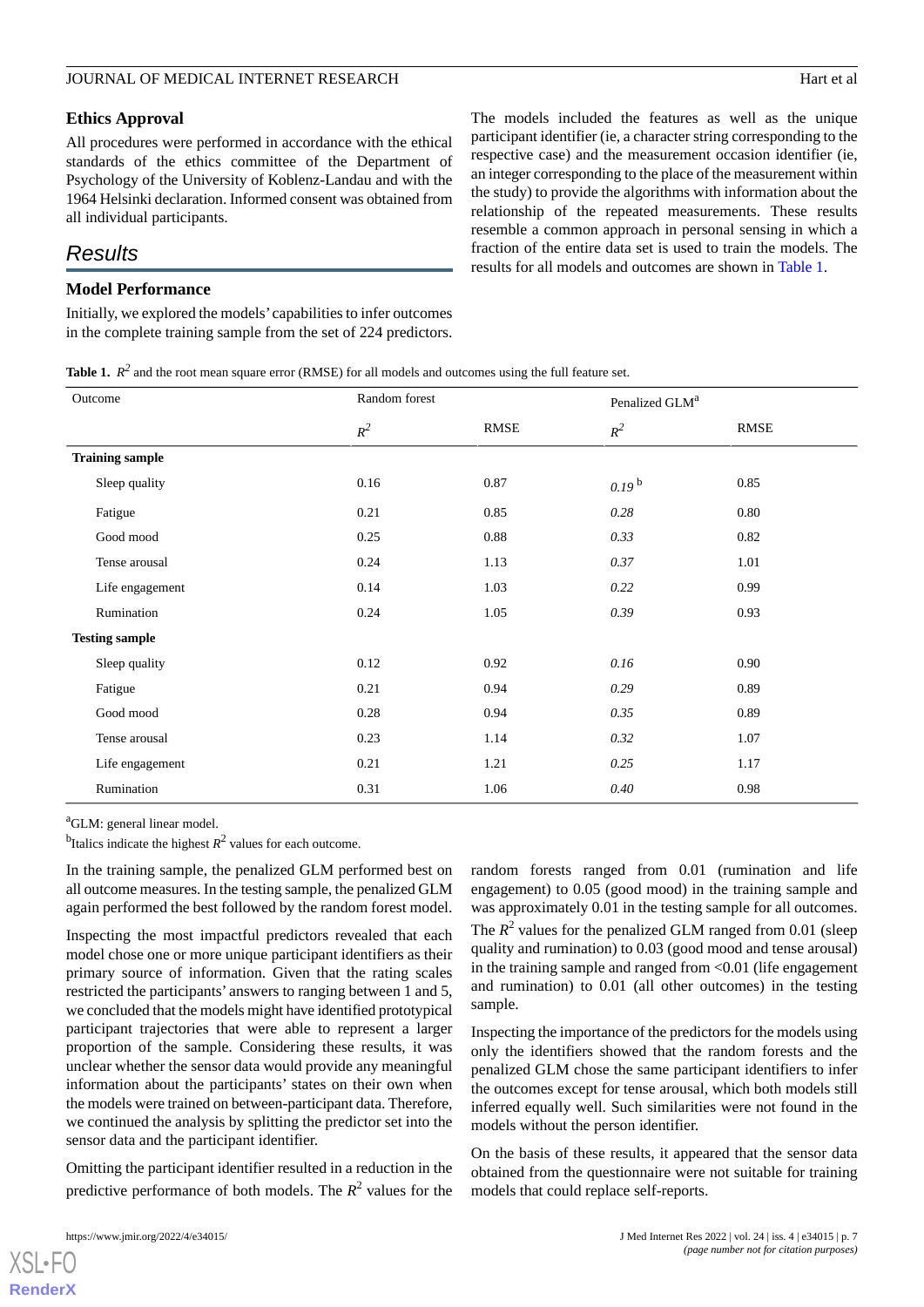#### **Personalized Models**

After analyzing the data for the complete sample, we continued to train the models on the individual trajectory of each participant. Model performance was then evaluated by inferring the same participant's responses on the last 5 mornings. We trained a total of 948 possible models for each algorithm. With the missing data now weighted against each individual model, 302 models could not be computed using random forests (sleep quality: 46/302, 15.2%; fatigue: 41/302, 13.6%; good mood: 48/302, 15.9%; tense arousal: 57/302, 18.9%; life engagement: 52/302, 17.2%; rumination: 58/302, 19.2%). Another 283 models could not be computed for the penalized GLM (sleep quality: 43/283, 15.2%; fatigue: 40/283, 14.1%; good mood: 44/283, 15.5%; tense arousal: 54/283, 19.1%; life engagement: 48/283, 17%; rumination: 54/283, 19.1%). Most (208/302, 75.5%) of the missing models were related to the same 38 participants with very low compliance in the morning questionnaire.

<span id="page-7-0"></span>For all outcomes, the  $R^2$  values archived in the testing sample ranged from 0 to 1 for the random forests and penalized GLMs. For 50% (79/158) of the participants, the models showed an  $R^2$ value of ≥0.18. The descriptive statistics for the  $R^2$  distributions are presented in [Table 2.](#page-7-0) Furthermore, we computed the accuracy criterion used in earlier studies [\[24](#page-12-9),[27\]](#page-12-11). The mean accuracy of the random forest models ranged from 41.37% (SD 30.86%) for life engagement to 51.38% (SD 32.05%) for good mood (sleep quality: mean 46.4%, SD 31.5%; fatigue: mean 42.4%, SD 29.29%; tense arousal: mean 41.88%, SD 29.62%; rumination: mean 45.06%, SD 33.78%). The mean accuracy for the penalized GLM ranged from 38.41% (SD 29.18%) for rumination to 48.19% (SD 31.48%) for good mood (sleep quality: mean 42.03%, SD 31.46%; fatigue: mean 43.92%, SD 29.87%; tense arousal: mean 41.19%, SD 28.58%; life engagement: mean 40.08%, SD 27.42%). On average, between 38.41% and 51.38% of the participants' answers on the last 5 measurement occasions could be inferred from models trained on the individual sensor paradata of the first 13 measurements. Relating the accuracy to the mean compliance of participants during the last 5 mornings (mean 4.44, SD 0.82), this means that the models correctly inferred between 1.71 and 2.28 answers on average.

Table 2. Descriptive statistics for the distributions of  $R^2$  values achieved on the testing set. Except for the tense arousal outcome, the penalized general linear model (GLM) performed better at inferring the last 5 mornings.

|                      | Outcome         | Values, mean (SD) | Percentile 0     | 25th percentile | 50th percentile | 75th percentile | 100th percentile |
|----------------------|-----------------|-------------------|------------------|-----------------|-----------------|-----------------|------------------|
| <b>Random</b> forest |                 |                   |                  |                 |                 |                 |                  |
|                      | Sleep quality   | 0.27(0.28)        | $\theta$         | 0.03            | 0.18            | 0.44            | 1                |
|                      | Fatigue         | 0.32(0.32)        | $\mathbf{0}$     | 0.05            | 0.21            | 0.54            | 1                |
|                      | Good mood       | 0.28(0.28)        | $\mathbf{0}$     | 0.05            | 0.2             | 0.43            | 1                |
|                      | Tense arousal   | 0.34(0.28)        | $\boldsymbol{0}$ | 0.1             | 0.3             | 0.52            | 1                |
|                      | Life engagement | 0.3(0.3)          | $\mathbf{0}$     | 0.04            | 0.2             | 0.49            | 0.99             |
|                      | Rumination      | 0.27(0.29)        | $\mathbf{0}$     | 0.03            | 0.16            | 0.41            | 1                |
| <b>Penalized GLM</b> |                 |                   |                  |                 |                 |                 |                  |
|                      | Sleep quality   | 0.35(0.33)        | $\theta$         | 0.05            | 0.26            | 0.63            | 1                |
|                      | Fatigue         | 0.28(0.27)        | $\theta$         | 0.05            | 0.21            | 0.47            | 1                |
|                      | Good mood       | 0.3(0.28)         | $\Omega$         | 0.07            | 0.21            | 0.51            |                  |
|                      | Tense arousal   | 0.34(0.3)         | $\boldsymbol{0}$ | 0.07            | 0.26            | 0.59            | 1                |
|                      | Life engagement | 0.33(0.29)        | $\overline{0}$   | 0.07            | 0.26            | 0.5             |                  |
|                      | Rumination      | 0.31(0.31)        | $\boldsymbol{0}$ | 0.07            | 0.18            | 0.48            | 1                |

# **Further Analyses Regarding Features and Performance**

To analyze the importance of the features, we summed the feature importance of all the individual models for each outcome. The algorithms predominantly used autocorrelations and partial autocorrelations from both sensors. Both algorithms tended to harness the higher-order autocorrelations, representing a correlation of values between 2 and 5 seconds rather than the lag-1 or lag-2 autocorrelations. The same held true for the partial autocorrelations. For the penalized GLM, the set of important features was complemented by the mean acceleration along the y-axis (vertical movement) for good mood, tense arousal, and rumination. In addition, the mean acceleration along the x-axis

(horizontal movement) appeared to be important for inferring tense arousal. The random forest models used the measurement occasion to infer fatigue, tense arousal, and rumination. The algorithm also used the maximum acceleration along the y-axis, the maximum rotation around  $\alpha$  (turning the phone to landscape mode), and the root mean square of successive differences of the rotation around  $α$  to infer good mood. It also used the SD of the acceleration along the z-axis (moving the phone back and forth) to infer life engagement. None of the algorithms showed a pattern that could be interpreted point-blank in terms of posture or exerted force.

We attempted to identify further similarities between the models by clustering the predictors based on their importance across

 $XS$  • FO **[RenderX](http://www.renderx.com/)**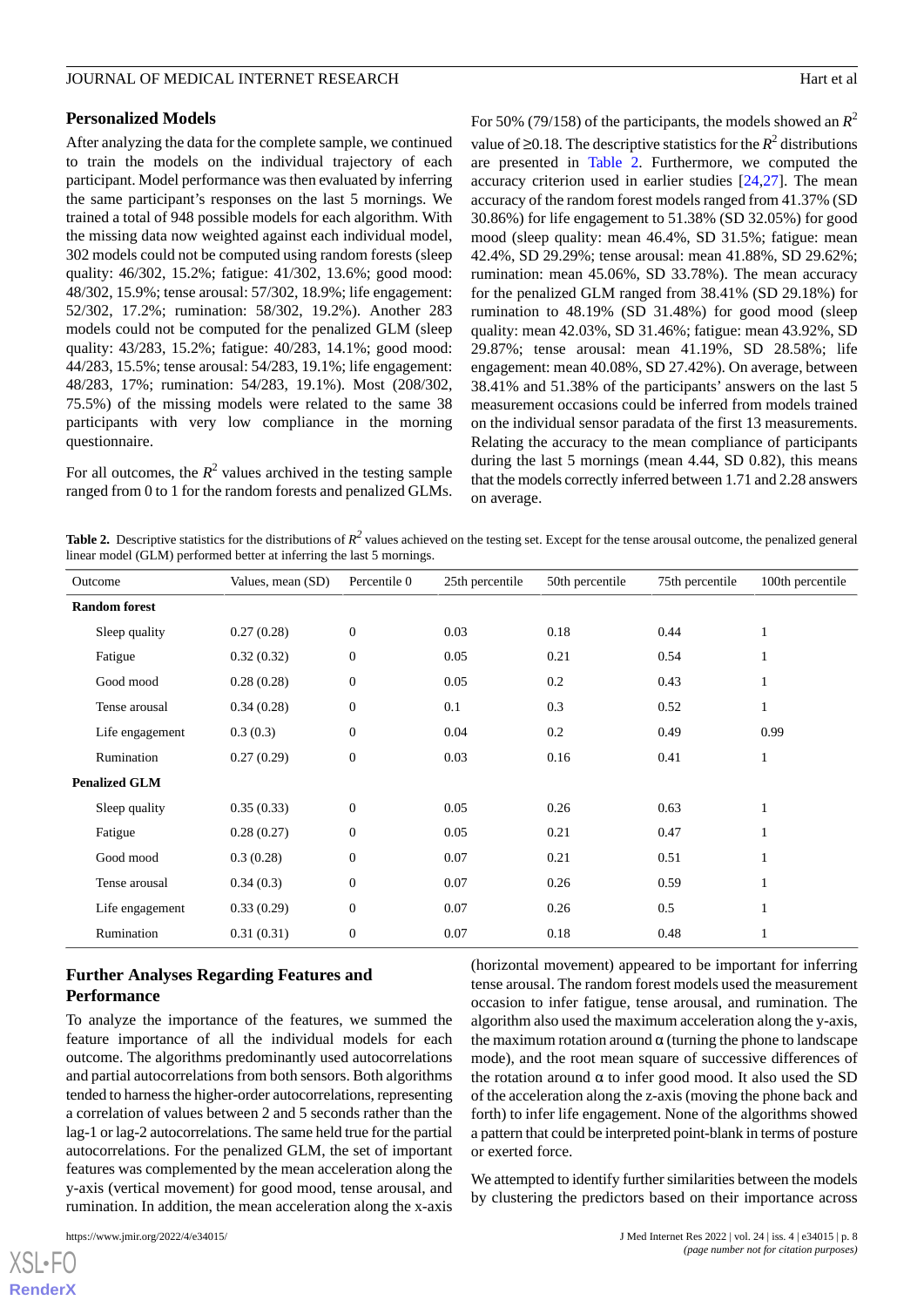all outcomes. To determine an empirical number of clusters, we conducted an LPA using the *mclust* package in R [[62\]](#page-13-25). Inspecting the progression of the Bayesian information criterion (BIC) and the integrated completed likelihood for the random forests, both clustering algorithms favored a 1-cluster solution (BICEEI=−3828.916; integrated completed likelihood $_{\text{EEI}}$ =−3828.916) regardless of the cluster parameterization [\[62](#page-13-25)]. We explored this further by testing the preferred solution of equally sized and distributed clusters (EII parameterization) with a bootstrap likelihood ratio test, testing successive cluster solutions for an improvement in model fit. This analysis also pointed toward a single-cluster solution (likelihood ratio test statistic<sub>1 vs 2</sub>=7.98; *P*=.54).

Contrary to the LPA for the random forests, the results for the penalized GLMs indicated a solution with multiple clusters. The BIC peaked between a solution with 5 and 7 clusters, with 5 clusters that were variable in size and rotation (VVE parameterized) as the favored outcome. However, the cluster solutions found for the penalized GLM aggregated the features into clusters of similar performance across all models instead

of clusters targeted at individual outcomes. The cluster containing the features with the highest importance contained the most features (n=86) and, therefore, provided no advantage over the unclustered importance sums.

Furthermore, we explored the relationships between the variability in the outcomes and model performance. All of the following correlations are Holm-corrected [[63\]](#page-13-26) for multiple comparisons. Correlation analyses (2-sided) between the square root–transformed individual models'  $R^2$  results and the log-transformed variability of the self-report measures revealed no meaningful results for either algorithm. This was true for all outcomes as well as for the correlation between performance and variability within 3 weeks or only within the last week. The relationships between the (untransformed) model performance and the 3-week variance are depicted in [Figure 2](#page-8-0). Next, we included only results with  $R^2 \ge 0.01$  in the analysis to explore whether more or less variability in the outcomes was correlated with models that explained ≥1% of the variance. This analysis also revealed no meaningful relationships.

<span id="page-8-0"></span>**Figure 2.** Scatterplots exploring the relationships between the variability of the outcomes across 3 weeks and the performance of the individual random forest models. Although some trends were depicted in the plot, we found no substantial correlations between variability and model performance.



We similarly analyzed the relationships between the questionnaires completed in the first 2 weeks and model performance. As we were not able to correct the skewed distribution of the compliance variable (most participants were very compliant), we calculated a 2-sided percentage bend correlation [\[64](#page-14-0)] as a nonparametric alternative to the Pearson correlation coefficient. This resulted in a negative relationship between compliance and model performance for the good mood outcome (*r*percentage bend(99)=−0.32; *P*=.02).

Finally, we visually inspected the outcome trajectories as well as the distributions of the sensor feature values between the 25% best-performing models and the 25% worst-performing

[XSL](http://www.w3.org/Style/XSL)•FO **[RenderX](http://www.renderx.com/)**

models. Both visual analyses revealed no evident differences between the best- and worst-performing models.

### *Discussion*

#### **Principal Findings**

This study examined the utility of sensor paradata that were passively collected while participants filled out EMA questionnaires to infer participants'future self-reported mental states. Our results suggested that the sparse data collected only from movement-related sensors allowed us to infer participants' self-reports on several outcomes related to mental well-being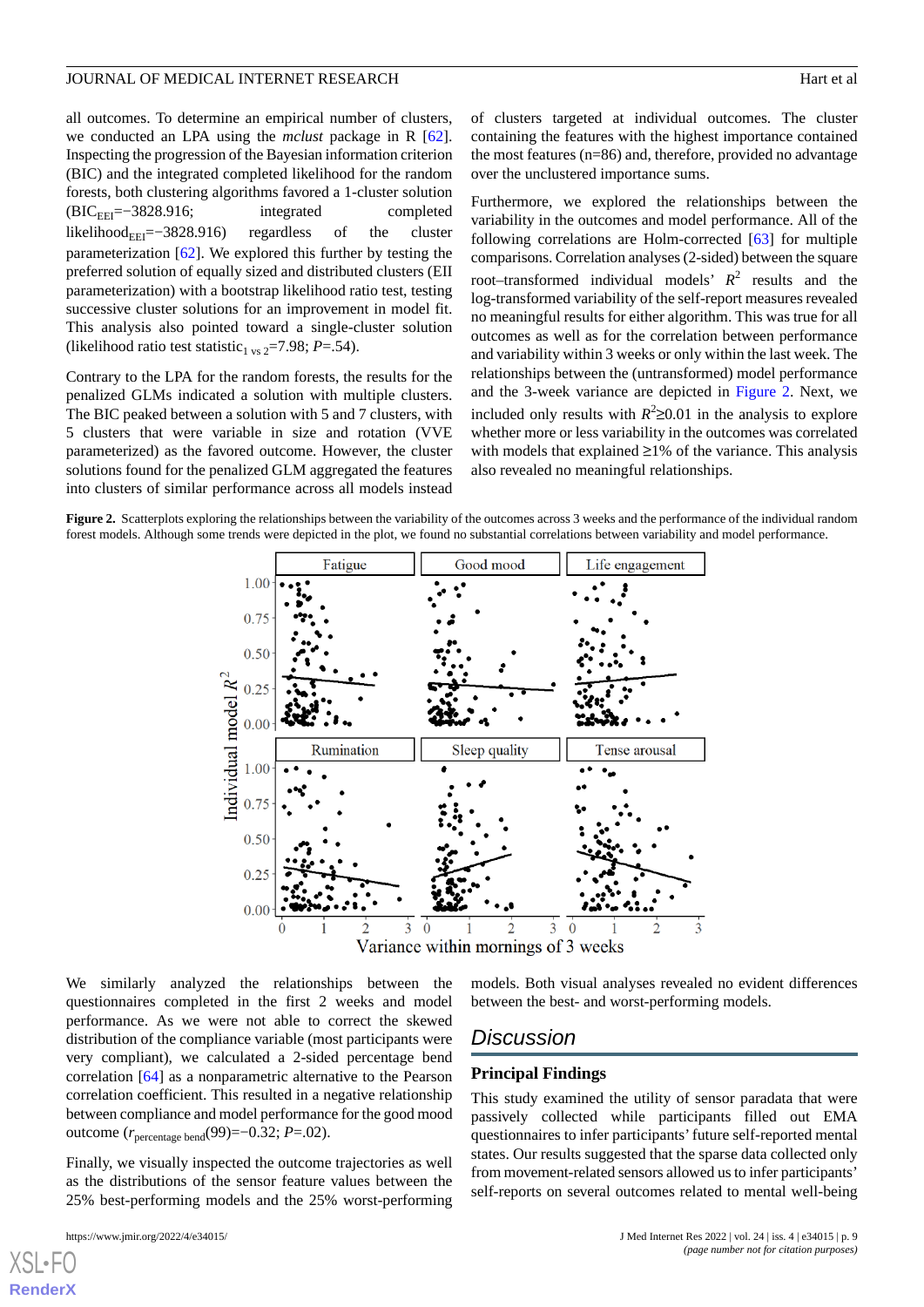to some degree. For half of the participants, our models already performed well on all 6 outcomes. Using the accuracy criterion by Asselbergs et al [\[24](#page-12-9)], the mood-related personalized models in this study were able to replicate the lower boundary of previous work. Given that our models relied only on sparse data from the 2 movement-related sensors, this result is quite remarkable. This was even more remarkable given that the sample in our study was 5 times the size and consisted of a rather heterogeneous group of employees. This gives us confidence that further development in this area will refine the assessment to a point where passive sensing can actually replace self-reports.

Another result of our exploration was that our approach did not appear to be suitable for predictions trained on data from all participants, but it was suitable for modeling the states of the participants idiographically. The models resulting from training on the complete data set relied on the peculiarities of interindividual responses and started treating individual participant identifiers as the major source of information. Given the restricted ranges of Likert-type rating scales, deriving prototypes is a perfectly reasonable approach for capturing a good portion of the common variance between people, which could heuristically explain the results of the algorithms. Consequently, the models based on participant identifiers also worked, but the information from passive data had little to no impact on the final models. Another explanation could be that random variation between participants (eg, sensor readings that differed by device [\[44](#page-13-7),[65\]](#page-14-1)) might have concealed relevant variance. This supports the point of Saeb et al [[23\]](#page-12-8) that models focusing on inferring future data from the same source should use personalized models. Consequently, we also advise future studies to clearly determine and disclose whether their goal is to classify participants or to infer participants' future states with the trained models when choosing on which part of the data models should be trained and tested. As predicting the commonalities of a sample might most likely not be the goal of all studies using passive data and EMA, we suggest that the default of training between-participant models should be treated with caution when inferring participant mental states from sensor data instead of classifying passive data patterns. However, as demonstrated by Jacobson and Chung [\[25](#page-12-21)], such models can most likely be used to inform personalized models.

A final question we investigated was whether the working models could be traced back to a pattern of successful predictors that would be indicative of a certain outcome. In the related analyses, we found that, despite finding that the algorithms performed similarly, they treated the data differently. This was not too surprising as random forests rely on subsets based on chance and pick up on nonlinear relationships, whereas penalized GLMs rely on the complete data. For the random forest models, the LPA suggested a 1-cluster solution regarding the importance of features, but the LPA of the penalized GLMs showed no such classification tendencies. Instead, the analysis clustered indicators according to their impact with respect to all outcomes. Although both outcomes are semantically appealing, we would recommend that any interpretation be adapted with caution in future research on the relationships between sensor readings and psychometric outcomes.

 $XS$  $\cdot$ FC **[RenderX](http://www.renderx.com/)** We also did not find any intuitive relationships between model performance and the variability of the outcome data, participant compliance, the trajectory of the outcomes, or the distribution of the feature values. Although a singular negative relationship between the collected data and the model performance appeared to be significant, we assume this to be purely by chance despite the applied correction. As we asked about both mood subscales on the same questionnaire page, discovering an effect for only 1 subscale points to the difference in failed models between the 2 outcomes rather than a true correlation with compliance. Consequently, we would not expect to find this association between compliance and model performance in future studies.

#### **Potential Applications**

We presented evidence that sparse movement sensor data collected in a privacy-friendly manner contain valuable information about the participant's psychological state. However, so far it has not become explicit how these data might be used to significantly alleviate participant burden in EMA studies. At the moment, we envision 2 approaches that may foster participants' compliance.

First, researchers might be able to omit arbitrary questionnaires after the training period. Reducing the length of the assessment comes with direct benefits for experienced burden and participant compliance [[9\]](#page-11-8). Researchers would start with all relevant questionnaires in the survey and attempt to train personalized models on the relationship between sensor paradata features and scale values. Once those models are successfully established for the required number of participants and constructs, researchers could then omit arbitrary questionnaires from the survey and infer these missing responses by means of the trained models and the sensor paradata from the remaining questionnaires.

Second, researchers might be able to change the content of the survey during the assessment without compromising the completeness of the data set. Researchers would start with a subset of the relevant questionnaires. After training the personalized models on these data, one or more questionnaires could be replaced with other questionnaires. The trained models could then be used to infer the now unobserved constructs. Furthermore, if personalized models are trained on the added constructs, the resulting models could be used to infer the previously unobserved constructs. In this way, longer assessments could be shortened significantly to reduce the initial burden. Participants may also find the assessment less burdensome because of the regularly refreshed novelty.

The latter technique shares similarities with planned missingness designs [\[66](#page-14-2)] where certain items of a scale are randomized between participants. However, in contrast to planned missingness, the missing data are not inferred based on the entire sample's answering behavior but through the biomarker provided by the individual participant. Given that further research can improve the accuracy of our method to the rates presented by LiKamWa et al [[27\]](#page-12-11), rotating questionnaires flanked by biomarkers might provide data with higher intrapersonal validity than planned missingness designs.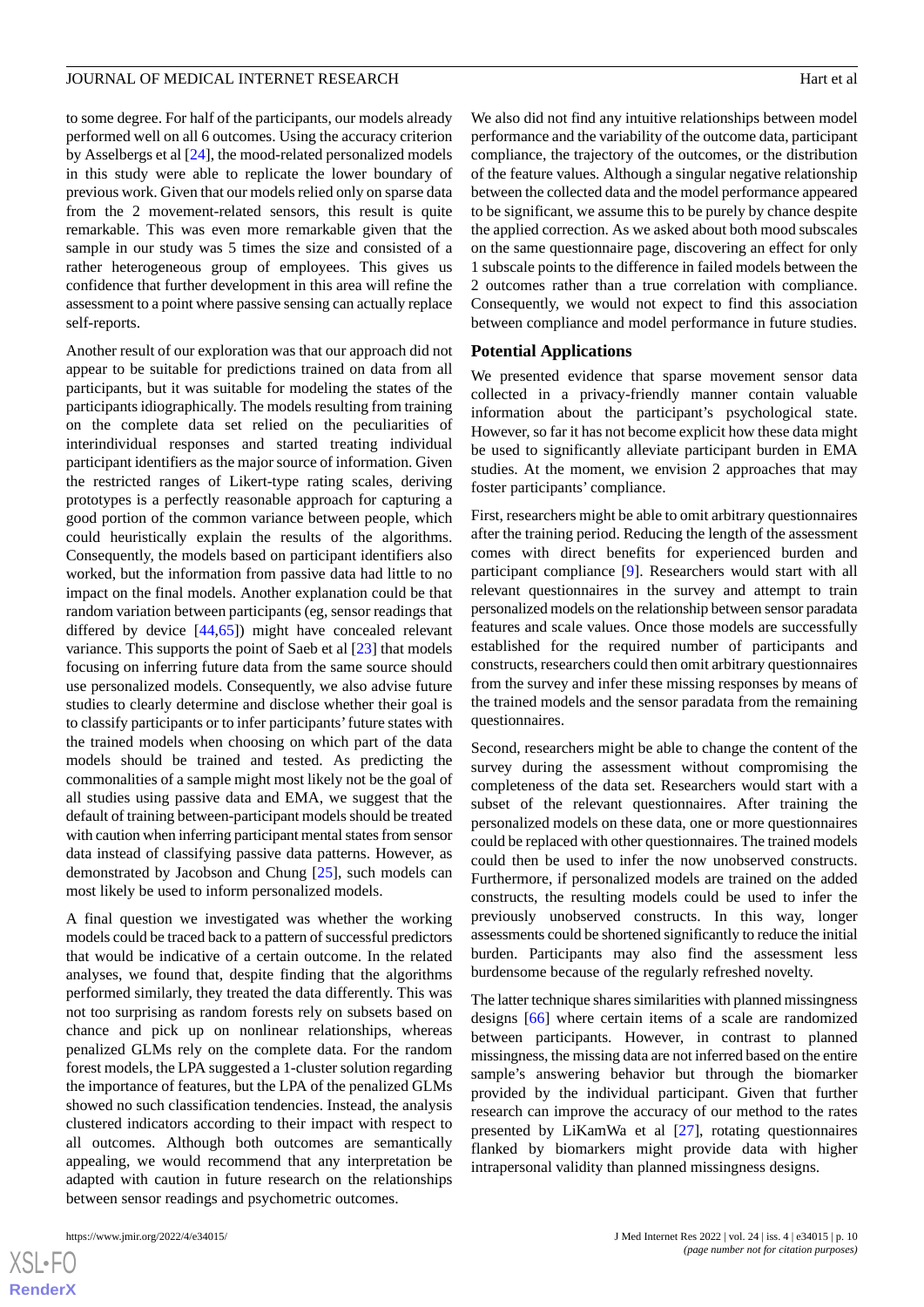Both methods will still require an initial period to gather enough data to train the personalized models. In addition, we also assume that participants will be required to fill out questionnaires of a similar format after the training period, thus adhering to a semistandardized procedure. Other activities that might be enjoyable for the participants (eg, playing games) but require more physical activity might considerably affect the validity of the computed sensor features. However, these boundaries of applicability are subject to further systematic research as well as questions about the quantity of viable omissions and substitutions, the length of the required training period, and whether nonrectangular questionnaire formats (eg, slider bars and swipe choice) are suitable for training the personalized models.

# **Limitations and Future Directions**

One of the strongest points of this study is that we were able to demonstrate that models trained on paradata that can be collected while participants fill out a survey can be used to infer self-reported states over time. As demonstrated, this can be done completely unobtrusively alongside an already existing research project without a dedicated study setting focused on the exploration of passive data or special laboratory hardware. However, as this study is still exploratory, we want to emphasize some limitations that come with the degrees of freedom that the researchers will use when conducting research on passive data. As outlined in our theoretical introduction, changing the parameters may lead to different results in future examinations on the topic.

First, choosing the same resolution for the sensors (2 Hz) might be crucial for replicating our results. Smartphone sensors of movement values are usually able to report up to approximately 100 readings per second (100 Hz). Choosing a frequency that is appropriate for the task is an important part of analyzing sensor data [\[65](#page-14-1)]. In our study, these rather conservative values were chosen based on three deliberations targeting the applicability of the methods presented in this study:

- 1. Sensor output should remain manageable by statistical software that is typically used in the social sciences. Sensor readings become big data very quickly, where traditional data analytic methods might still suffice, but data have to be handled via external databases. Data preparation then requires experience with software and programming that is not part of many medical or social science curricula. For comparison, the low-resolution sensor readings in this study already added up to approximately 7.5 million data points.
- 2. Sensor data collection should be applicable to many different survey frameworks without the need for proprietary software. This perspective does not comprise the technical implementation regarding the application programming interface, which will be the same for all frameworks; rather, it is concerned with the space required to save the sensor streams. For example, in this study, we used the method of temporarily collecting the data per survey page in a long string of text in the web browser's memory and then saved it to the survey's database. Some survey frameworks might be limited even further when storing large chunks of text to a study variable.

 $XS$  $\cdot$ FC **[RenderX](http://www.renderx.com/)** Sensor data collection should not interfere with the main questionnaire or device use. Collecting large chunks of data in the web browser's memory may slow down the experience of using the questionnaire when older smartphones are used. As the training of the sensor models still relies on the self-reported outcomes, unnecessary dropout owing to inconvenience when completing the questionnaire should be avoided. In settings where dedicated apps are used, the sampling frequency could easily be increased.

Regarding the overall variation in the performance of the individual models, retrospectively, it would have been preferable to collect data on the specific devices that might have indicated some issues related to a family of devices or an operating system. Therefore, we recommend that future studies should at least record basic parameters such as screen resolution and the web browser that was used to rule out some device-specific issues.

Sensor data are also subject to the same *black box* problem that is immanent in any study in which experimenters and participants rarely meet each other. We do not know exactly what the participants were doing or experiencing while filling out the questionnaire. Consequently, a very poor-performing model might simply originate from a participant's irregular behavior when filling out the questionnaire. However, contrary to the same issues with self-report data, combining sensors with pretrained classification algorithms might be fruitful for determining participants' activity levels for each measurement and informing the models beyond the aggregated features [[25,](#page-12-21)[42\]](#page-13-5).

Finally, although we were able to validate our method for a variety of psychological constructs, it is unclear whether this transitions to all possible time frames and topics. As demonstrated in our analyses, models will not learn when there are not sufficient data. This might limit the implementation of this personalized approach to studies that comprise contexts with at least 10 to 20 measurement points. Our study was also unable to answer questions about the underlying processes that determine a good model or features responsible for being a good marker regarding the outcomes we investigated. Consequently, the process between features and mental state itself remains largely unexplored. As we demonstrated in this study that data can be acquired almost effortlessly, we encourage future studies to examine and define the connections between the mind and the behavior we can record concurrently with the self-report.

#### **Conclusions**

In our study, we demonstrated that a few unobtrusively collected movement sensor data are a capable foundation to train models that are able to infer a range of psychological constructs with sizable effects [\[67](#page-14-3)]. This study contributes to previous research by inspecting differences between models trained on between-person variance and personalized models. Our study showed that validating such models by inferring participants' states in an independent data set can prove to be a fruitful approach. This applies even when relying on a privacy-friendly small amount of data that were only collected during measurement occasions of the self-report data collection. Finally,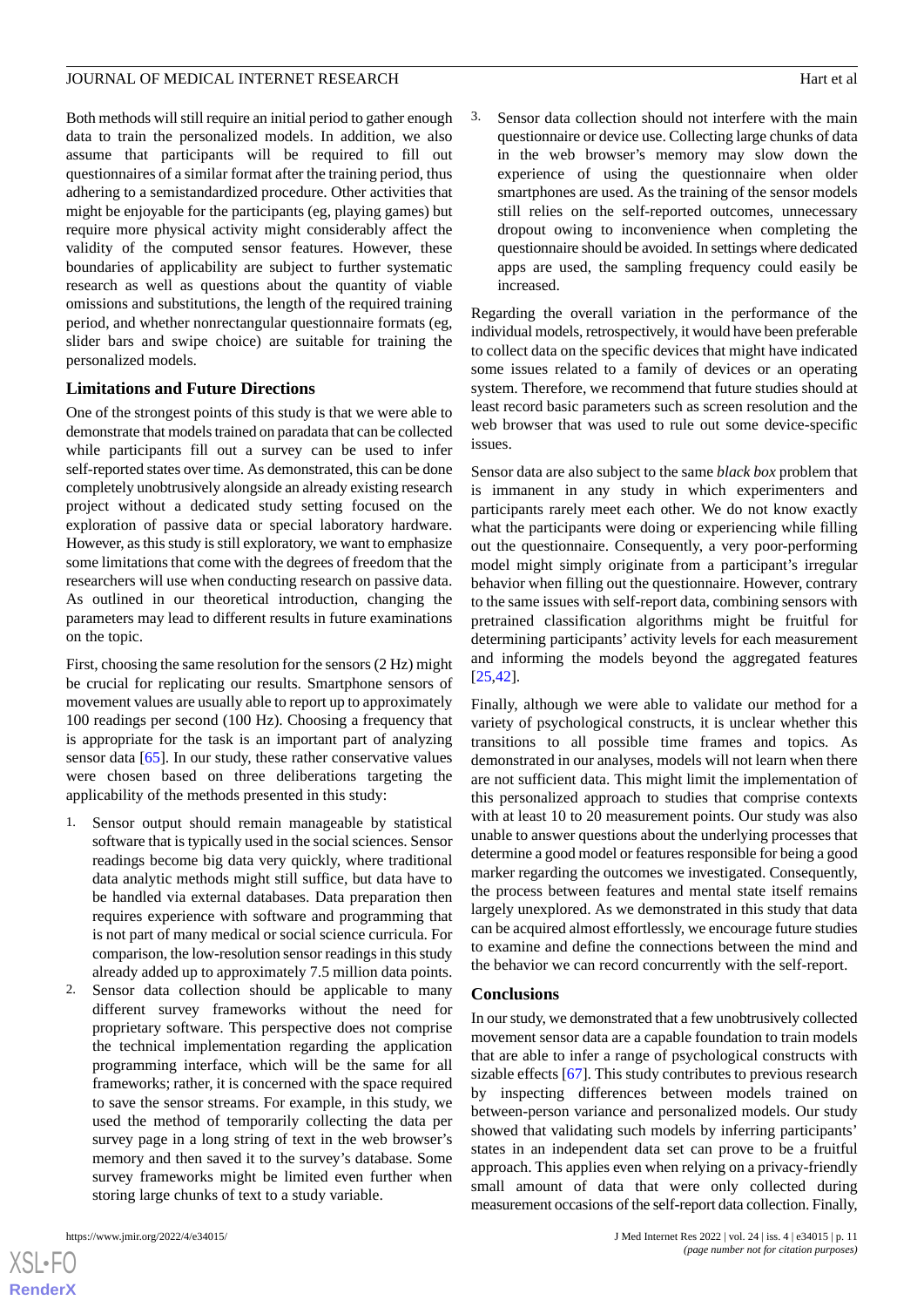we expanded on previous work on combining personalized models with sensor data in the EMA context using a large and diverse sample. Despite basing our models only on movement-related sensors, we were able to replicate a comparable degree of accuracy. This worked best for outcomes that have already been demonstrated to work well in the literature (ie, mood) but also showed its potential regarding other outcomes (eg, life engagement).

Although sensor readings of physiological properties have a strong root in the history of medicine and psychology, the exploration of the relationships between everyday fluctuations in psychometric values and smartphone sensors is still in its infancy. Much more research on this topic will be required before it can become a valuable tool in mental health. We contributed to this goal by demonstrating that the accessible method of obtaining sparse movement sensor data that we outlined can be temporally interlinked with EMA studies without sacrificing accuracy compared with studies with specialized hardware, software, or a much larger data set. In the future, such methods might be able to provide valuable insights into the mental well-being of the participants while reducing burden in research and clinical application.

# **Acknowledgments**

The authors acknowledge the support from the Deutsche Forschungsgemeinschaft (German Research Foundation) and Saarland University within the Open Access Publishing funding program. They would like to thank MSc Matti Meyer for his assistance in survey preparation and collection of the ecological momentary assessment data.

#### **Conflicts of Interest**

<span id="page-11-0"></span>None declared.

# <span id="page-11-1"></span>**References**

- 1. Shiffman S, Stone AA, Hufford MR. Ecological momentary assessment. Annu Rev Clin Psychol 2008;4:1-32. [doi: [10.1146/annurev.clinpsy.3.022806.091415](http://dx.doi.org/10.1146/annurev.clinpsy.3.022806.091415)] [Medline: [18509902](http://www.ncbi.nlm.nih.gov/entrez/query.fcgi?cmd=Retrieve&db=PubMed&list_uids=18509902&dopt=Abstract)]
- <span id="page-11-2"></span>2. Papp LM, Kouros CD, Witt HK, Curtin JJ, Blumenstock SM, Barringer A. Real-time momentary mood as a predictor of college students' prescription drug misuse in daily life: direct links and the moderating role of background mental health. Exp Clin Psychopharmacol (forthcoming) 2021 Jun 10. [doi: [10.1037/pha0000500](http://dx.doi.org/10.1037/pha0000500)] [Medline: [34110882\]](http://www.ncbi.nlm.nih.gov/entrez/query.fcgi?cmd=Retrieve&db=PubMed&list_uids=34110882&dopt=Abstract)
- <span id="page-11-3"></span>3. Schwarz N. Retrospective and concurrent self-reports: the rationale for real-time data capture. In: Stone A, Shiffman S, Atienza A, Nebeling L, editors. The science of real-time data capture: self-reports in health research. Oxford, UK: Oxford University Press; May 3, 2007:11-26.
- <span id="page-11-5"></span><span id="page-11-4"></span>4. Hufford MR. Special methodological challenges and opportunities in ecological momentary assessment. In: Stone A, Shiffman S, Atienza A, Nebeling L, editors. The science of real-time data capture: self-reports in health research. Oxford, UK: Oxford University Press; May 3, 2007:54-75.
- <span id="page-11-6"></span>5. Lingler JH, Schmidt KL, Gentry AL, Hu L, Terhorst LA. A new measure of research participant burden: brief report. J Empir Res Hum Res Ethics 2014 Oct;9(4):46-49 [[FREE Full text\]](http://europepmc.org/abstract/MED/26125079) [doi: [10.1177/1556264614545037\]](http://dx.doi.org/10.1177/1556264614545037) [Medline: [26125079](http://www.ncbi.nlm.nih.gov/entrez/query.fcgi?cmd=Retrieve&db=PubMed&list_uids=26125079&dopt=Abstract)]
- <span id="page-11-7"></span>6. Eysenbach G. What is e-health? J Med Internet Res 2001;3(2):E20 [[FREE Full text\]](https://www.jmir.org/2001/2/e20/) [doi: [10.2196/jmir.3.2.e20\]](http://dx.doi.org/10.2196/jmir.3.2.e20) [Medline: [11720962](http://www.ncbi.nlm.nih.gov/entrez/query.fcgi?cmd=Retrieve&db=PubMed&list_uids=11720962&dopt=Abstract)]
- <span id="page-11-8"></span>7. Eysenbach G. The law of attrition. J Med Internet Res 2005 Mar 31;7(1):e11 [[FREE Full text\]](https://www.jmir.org/2005/1/e11/) [doi: [10.2196/jmir.7.1.e11](http://dx.doi.org/10.2196/jmir.7.1.e11)] [Medline: [15829473](http://www.ncbi.nlm.nih.gov/entrez/query.fcgi?cmd=Retrieve&db=PubMed&list_uids=15829473&dopt=Abstract)]
- 8. Fuller-Tyszkiewicz M, Skouteris H, Richardson B, Blore J, Holmes M, Mills J. Does the burden of the experience sampling method undermine data quality in state body image research? Body Image 2013 Sep;10(4):607-613. [doi: [10.1016/j.bodyim.2013.06.003](http://dx.doi.org/10.1016/j.bodyim.2013.06.003)] [Medline: [23856302\]](http://www.ncbi.nlm.nih.gov/entrez/query.fcgi?cmd=Retrieve&db=PubMed&list_uids=23856302&dopt=Abstract)
- 9. Eisele G, Vachon H, Lafit G, Kuppens P, Houben M, Myin-Germeys I, et al. The effects of sampling frequency and questionnaire length on perceived burden, compliance, and careless responding in experience sampling data in a student population. Assessment 2022 Mar;29(2):136-151. [doi: [10.1177/1073191120957102](http://dx.doi.org/10.1177/1073191120957102)] [Medline: [32909448](http://www.ncbi.nlm.nih.gov/entrez/query.fcgi?cmd=Retrieve&db=PubMed&list_uids=32909448&dopt=Abstract)]
- 10. Vachon H, Viechtbauer W, Rintala A, Myin-Germeys I. Compliance and retention with the experience sampling method over the continuum of severe mental disorders: meta-analysis and recommendations. J Med Internet Res 2019 Dec 06;21(12):e14475 [\[FREE Full text](https://www.jmir.org/2019/12/e14475/)] [doi: [10.2196/14475\]](http://dx.doi.org/10.2196/14475) [Medline: [31808748\]](http://www.ncbi.nlm.nih.gov/entrez/query.fcgi?cmd=Retrieve&db=PubMed&list_uids=31808748&dopt=Abstract)
- <span id="page-11-9"></span>11. Ono M, Schneider S, Junghaenel DU, Stone AA. What affects the completion of ecological momentary assessments in chronic pain research? An individual patient data meta-analysis. J Med Internet Res 2019 Feb 05;21(2):e11398 [\[FREE Full](https://www.jmir.org/2019/2/e11398/) [text](https://www.jmir.org/2019/2/e11398/)] [doi: [10.2196/11398\]](http://dx.doi.org/10.2196/11398) [Medline: [30720437\]](http://www.ncbi.nlm.nih.gov/entrez/query.fcgi?cmd=Retrieve&db=PubMed&list_uids=30720437&dopt=Abstract)
- 12. Jones A, Remmerswaal D, Verveer I, Robinson E, Franken IH, Wen CK, et al. Compliance with ecological momentary assessment protocols in substance users: a meta-analysis. Addiction 2019 Apr;114(4):609-619 [[FREE Full text\]](http://europepmc.org/abstract/MED/30461120) [doi: [10.1111/add.14503\]](http://dx.doi.org/10.1111/add.14503) [Medline: [30461120\]](http://www.ncbi.nlm.nih.gov/entrez/query.fcgi?cmd=Retrieve&db=PubMed&list_uids=30461120&dopt=Abstract)
- 13. Williams MT, Lewthwaite H, Fraysse F, Gajewska A, Ignatavicius J, Ferrar K. Compliance with mobile ecological momentary assessment of self-reported health-related behaviors and psychological constructs in adults: systematic review and meta-analysis. J Med Internet Res 2021 Mar 03;23(3):e17023 [[FREE Full text\]](https://www.jmir.org/2021/3/e17023/) [doi: [10.2196/17023](http://dx.doi.org/10.2196/17023)] [Medline: [33656451](http://www.ncbi.nlm.nih.gov/entrez/query.fcgi?cmd=Retrieve&db=PubMed&list_uids=33656451&dopt=Abstract)]

[XSL](http://www.w3.org/Style/XSL)•FO **[RenderX](http://www.renderx.com/)**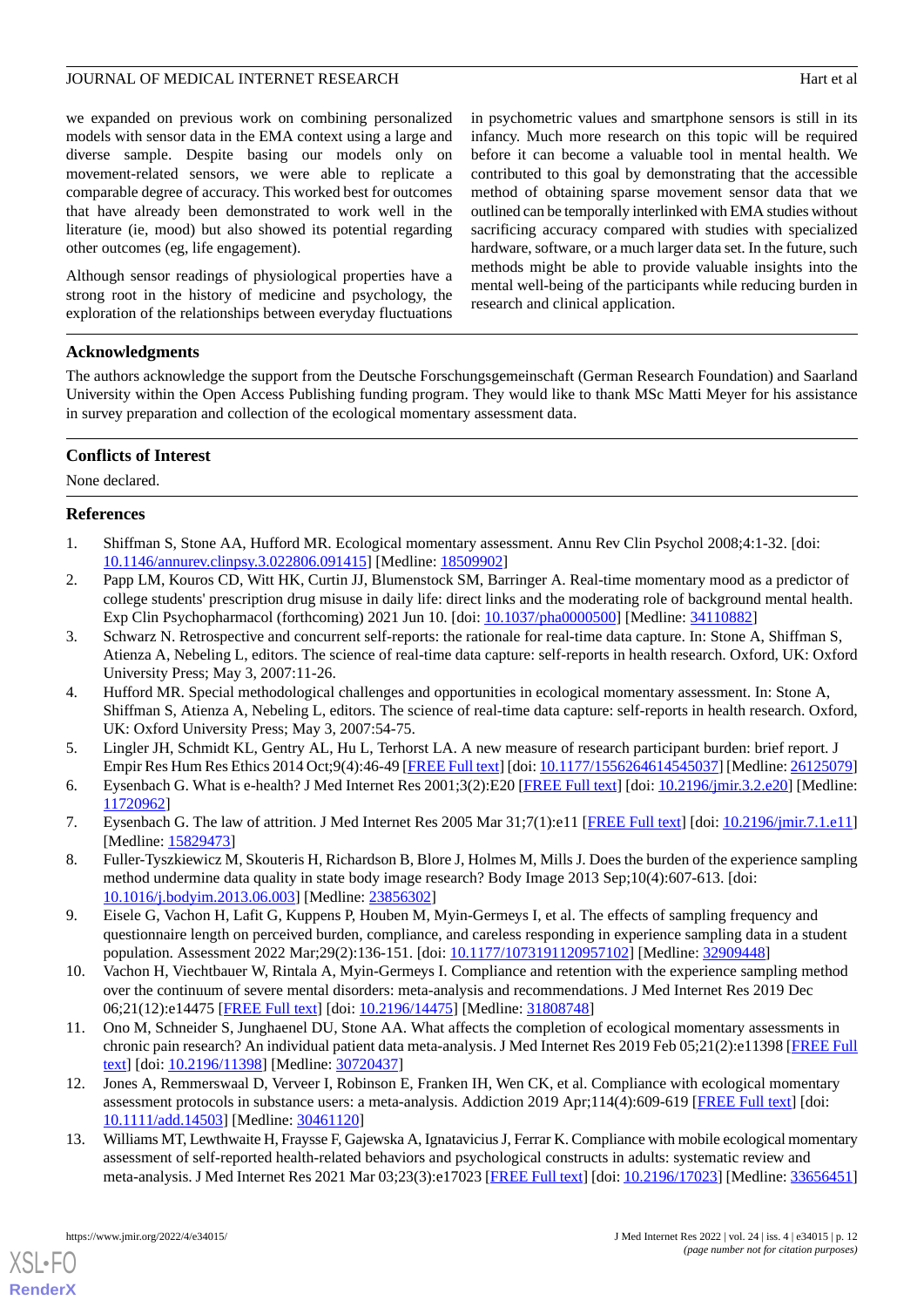- <span id="page-12-0"></span>14. Shrout PE, Lane SP. Psychometrics. In: Mehl MR, Conner TS, editors. Handbook of research methods for studying daily life. New York, NY, USA: The Guilford Press; 2012:302-320.
- <span id="page-12-2"></span><span id="page-12-1"></span>15. Miller G. The smartphone psychology manifesto. Perspect Psychol Sci 2012 May;7(3):221-237. [doi: [10.1177/1745691612441215\]](http://dx.doi.org/10.1177/1745691612441215) [Medline: [26168460\]](http://www.ncbi.nlm.nih.gov/entrez/query.fcgi?cmd=Retrieve&db=PubMed&list_uids=26168460&dopt=Abstract)
- <span id="page-12-3"></span>16. Trull TJ, Ebner-Priemer U. The role of ambulatory assessment in psychological science. Curr Dir Psychol Sci 2014 Dec;23(6):466-470 [\[FREE Full text](http://europepmc.org/abstract/MED/25530686)] [doi: [10.1177/0963721414550706\]](http://dx.doi.org/10.1177/0963721414550706) [Medline: [25530686\]](http://www.ncbi.nlm.nih.gov/entrez/query.fcgi?cmd=Retrieve&db=PubMed&list_uids=25530686&dopt=Abstract)
- <span id="page-12-4"></span>17. Mohr DC, Zhang M, Schueller SM. Personal sensing: understanding mental health using ubiquitous sensors and machine learning. Annu Rev Clin Psychol 2017 May 08;13:23-47 [[FREE Full text\]](http://europepmc.org/abstract/MED/28375728) [doi: [10.1146/annurev-clinpsy-032816-044949](http://dx.doi.org/10.1146/annurev-clinpsy-032816-044949)] [Medline: [28375728](http://www.ncbi.nlm.nih.gov/entrez/query.fcgi?cmd=Retrieve&db=PubMed&list_uids=28375728&dopt=Abstract)]
- 18. Wang H, Marsella S. Assessing personality through objective behavioral sensing. In: Proceedings of the 7th International Conference on Affective Computing and Intelligent Interaction. 2017 Presented at: ACII '17; October 23-26, 2017; San Antonio, TX, USA p. 131-137. [doi: [10.1109/acii.2017.8273590\]](http://dx.doi.org/10.1109/acii.2017.8273590)
- <span id="page-12-5"></span>19. Wang W, Harari GM, Wang R, Müller SR, Mirjafari S, Masaba K, et al. Sensing behavioral change over time: using within-person variability features from mobile sensing to predict personality traits. Proc ACM Interact Mob Wearable Ubiquitous Technol 2018 Sep 18;2(3):1-21. [doi: [10.1145/3264951](http://dx.doi.org/10.1145/3264951)]
- <span id="page-12-6"></span>20. Stachl C, Au Q, Schoedel R, Gosling SD, Harari GM, Buschek D, et al. Predicting personality from patterns of behavior collected with smartphones. Proc Natl Acad Sci U S A 2020 Jul 28;117(30):17680-17687 [[FREE Full text](https://www.pnas.org/doi/abs/10.1073/pnas.1920484117?url_ver=Z39.88-2003&rfr_id=ori:rid:crossref.org&rfr_dat=cr_pub%3dpubmed)] [doi: [10.1073/pnas.1920484117\]](http://dx.doi.org/10.1073/pnas.1920484117) [Medline: [32665436](http://www.ncbi.nlm.nih.gov/entrez/query.fcgi?cmd=Retrieve&db=PubMed&list_uids=32665436&dopt=Abstract)]
- <span id="page-12-7"></span>21. Rüegger D, Stieger M, Nißen M, Allemand M, Fleisch E, Kowatsch T. How are personality states associated with smartphone data? Eur J Pers 2020 Sep 01;34(5):687-713. [doi: [10.1002/per.2309](http://dx.doi.org/10.1002/per.2309)]
- <span id="page-12-8"></span>22. Yim SJ, Lui LM, Lee Y, Rosenblat JD, Ragguett RM, Park C, et al. The utility of smartphone-based, ecological momentary assessment for depressive symptoms. J Affect Disord 2020 Sep 01;274:602-609. [doi: [10.1016/j.jad.2020.05.116](http://dx.doi.org/10.1016/j.jad.2020.05.116)] [Medline: [32663993](http://www.ncbi.nlm.nih.gov/entrez/query.fcgi?cmd=Retrieve&db=PubMed&list_uids=32663993&dopt=Abstract)]
- <span id="page-12-9"></span>23. Saeb S, Lonini L, Jayaraman A, Mohr DC, Kording KP. The need to approximate the use-case in clinical machine learning. Gigascience 2017 May 01;6(5):1-9 [[FREE Full text\]](https://academic.oup.com/gigascience/article-lookup/doi/10.1093/gigascience/gix019) [doi: [10.1093/gigascience/gix019\]](http://dx.doi.org/10.1093/gigascience/gix019) [Medline: [28327985](http://www.ncbi.nlm.nih.gov/entrez/query.fcgi?cmd=Retrieve&db=PubMed&list_uids=28327985&dopt=Abstract)]
- <span id="page-12-21"></span>24. Asselbergs J, Ruwaard J, Ejdys M, Schrader N, Sijbrandij M, Riper H. Mobile phone-based unobtrusive ecological momentary assessment of day-to-day mood: an explorative study. J Med Internet Res 2016 Mar 29;18(3):e72 [\[FREE Full text\]](https://www.jmir.org/2016/3/e72/) [doi: [10.2196/jmir.5505](http://dx.doi.org/10.2196/jmir.5505)] [Medline: [27025287](http://www.ncbi.nlm.nih.gov/entrez/query.fcgi?cmd=Retrieve&db=PubMed&list_uids=27025287&dopt=Abstract)]
- <span id="page-12-10"></span>25. Jacobson NC, Chung YJ. Passive sensing of prediction of moment-to-moment depressed mood among undergraduates with clinical levels of depression sample using smartphones. Sensors (Basel) 2020 Jun 24;20(12):3572 [\[FREE Full text\]](https://www.mdpi.com/resolver?pii=s20123572) [doi: [10.3390/s20123572\]](http://dx.doi.org/10.3390/s20123572) [Medline: [32599801\]](http://www.ncbi.nlm.nih.gov/entrez/query.fcgi?cmd=Retrieve&db=PubMed&list_uids=32599801&dopt=Abstract)
- <span id="page-12-11"></span>26. Sultana M, Al-Jefri M, Lee J. Using machine learning and smartphone and smartwatch data to detect emotional states and transitions: exploratory study. JMIR Mhealth Uhealth 2020 Sep 29;8(9):e17818 [[FREE Full text](https://mhealth.jmir.org/2020/9/e17818/)] [doi: [10.2196/17818\]](http://dx.doi.org/10.2196/17818) [Medline: [32990638](http://www.ncbi.nlm.nih.gov/entrez/query.fcgi?cmd=Retrieve&db=PubMed&list_uids=32990638&dopt=Abstract)]
- <span id="page-12-13"></span><span id="page-12-12"></span>27. LiKamWa R, Liu Y, Lane ND, Zhong L. MoodScope: building a mood sensor from smartphone usage patterns. In: Proceeding of the 11th annual international conference on Mobile systems, applications, and services. 2013 Jun Presented at: MobiSys '13; June 25-28, 2013; Taipei, Taiwan p. 389-402. [doi: [10.1145/2462456.2464449\]](http://dx.doi.org/10.1145/2462456.2464449)
- <span id="page-12-14"></span>28. Bähr S, Haas GC, Keusch F, Kreuter F, Trappmann M. Missing data and other measurement quality issues in mobile geolocation sensor data. Soc Sci Comput Rev 2020 Aug 06;40(1):212-235. [doi: [10.1177/0894439320944118\]](http://dx.doi.org/10.1177/0894439320944118)
- <span id="page-12-15"></span>29. Saeb S, Lattie EG, Kording KP, Mohr DC. Mobile phone detection of semantic location and its relationship to depression and anxiety. JMIR Mhealth Uhealth 2017 Aug 10;5(8):e112 [\[FREE Full text\]](https://mhealth.jmir.org/2017/8/e112/) [doi: [10.2196/mhealth.7297\]](http://dx.doi.org/10.2196/mhealth.7297) [Medline: [28798010](http://www.ncbi.nlm.nih.gov/entrez/query.fcgi?cmd=Retrieve&db=PubMed&list_uids=28798010&dopt=Abstract)]
- <span id="page-12-16"></span>30. Harari GM, Lane ND, Wang R, Crosier BS, Campbell AT, Gosling SD. Using smartphones to collect behavioral data in psychological science: opportunities, practical considerations, and challenges. Perspect Psychol Sci 2016 Nov;11(6):838-854 [[FREE Full text](http://europepmc.org/abstract/MED/27899727)] [doi: [10.1177/1745691616650285\]](http://dx.doi.org/10.1177/1745691616650285) [Medline: [27899727](http://www.ncbi.nlm.nih.gov/entrez/query.fcgi?cmd=Retrieve&db=PubMed&list_uids=27899727&dopt=Abstract)]
- <span id="page-12-18"></span><span id="page-12-17"></span>31. Saeb S, Zhang M, Karr CJ, Schueller SM, Corden ME, Kording KP, et al. Mobile phone sensor correlates of depressive symptom severity in daily-life behavior: an exploratory study. J Med Internet Res 2015 Jul 15;17(7):e175 [[FREE Full text](https://www.jmir.org/2015/7/e175/)] [doi: [10.2196/jmir.4273\]](http://dx.doi.org/10.2196/jmir.4273) [Medline: [26180009\]](http://www.ncbi.nlm.nih.gov/entrez/query.fcgi?cmd=Retrieve&db=PubMed&list_uids=26180009&dopt=Abstract)
- <span id="page-12-19"></span>32. de Montjoye YA, Hidalgo CA, Verleysen M, Blondel VD. Unique in the Crowd: the privacy bounds of human mobility. Sci Rep 2013;3:1376 [[FREE Full text](https://doi.org/10.1038/srep01376)] [doi: [10.1038/srep01376](http://dx.doi.org/10.1038/srep01376)] [Medline: [23524645](http://www.ncbi.nlm.nih.gov/entrez/query.fcgi?cmd=Retrieve&db=PubMed&list_uids=23524645&dopt=Abstract)]
- <span id="page-12-20"></span>33. Williams PA. When trust defies common security sense. Health Informatics J 2008 Sep;14(3):211-221 [\[FREE Full text\]](https://journals.sagepub.com/doi/10.1177/1081180X08092831?url_ver=Z39.88-2003&rfr_id=ori:rid:crossref.org&rfr_dat=cr_pub%3dpubmed) [doi: [10.1177/1081180X08092831](http://dx.doi.org/10.1177/1081180X08092831)] [Medline: [18775827](http://www.ncbi.nlm.nih.gov/entrez/query.fcgi?cmd=Retrieve&db=PubMed&list_uids=18775827&dopt=Abstract)]
- 34. Zimmer M, Kumar P, Vitak J, Liao Y, Chamberlain Kritikos K. 'There's nothing really they can do with this information': unpacking how users manage privacy boundaries for personal fitness information. Inf Commun Soc 2020;23(7):1020-1037. [doi: [10.1080/1369118x.2018.1543442](http://dx.doi.org/10.1080/1369118x.2018.1543442)]
- 35. Petronio S. Boundaries of privacy: dialectics of disclosure. Albany, NY, USA: SUNY Press; 2002.
- 36. Jacobson NC, Bentley KH, Walton A, Wang SB, Fortgang RG, Millner AJ, et al. Ethical dilemmas posed by mobile health and machine learning in psychiatry research. Bull World Health Organ 2020 Apr 01;98(4):270-276 [[FREE Full text](http://europepmc.org/abstract/MED/32284651)] [doi: [10.2471/BLT.19.237107](http://dx.doi.org/10.2471/BLT.19.237107)] [Medline: [32284651\]](http://www.ncbi.nlm.nih.gov/entrez/query.fcgi?cmd=Retrieve&db=PubMed&list_uids=32284651&dopt=Abstract)

[XSL](http://www.w3.org/Style/XSL)•FO **[RenderX](http://www.renderx.com/)**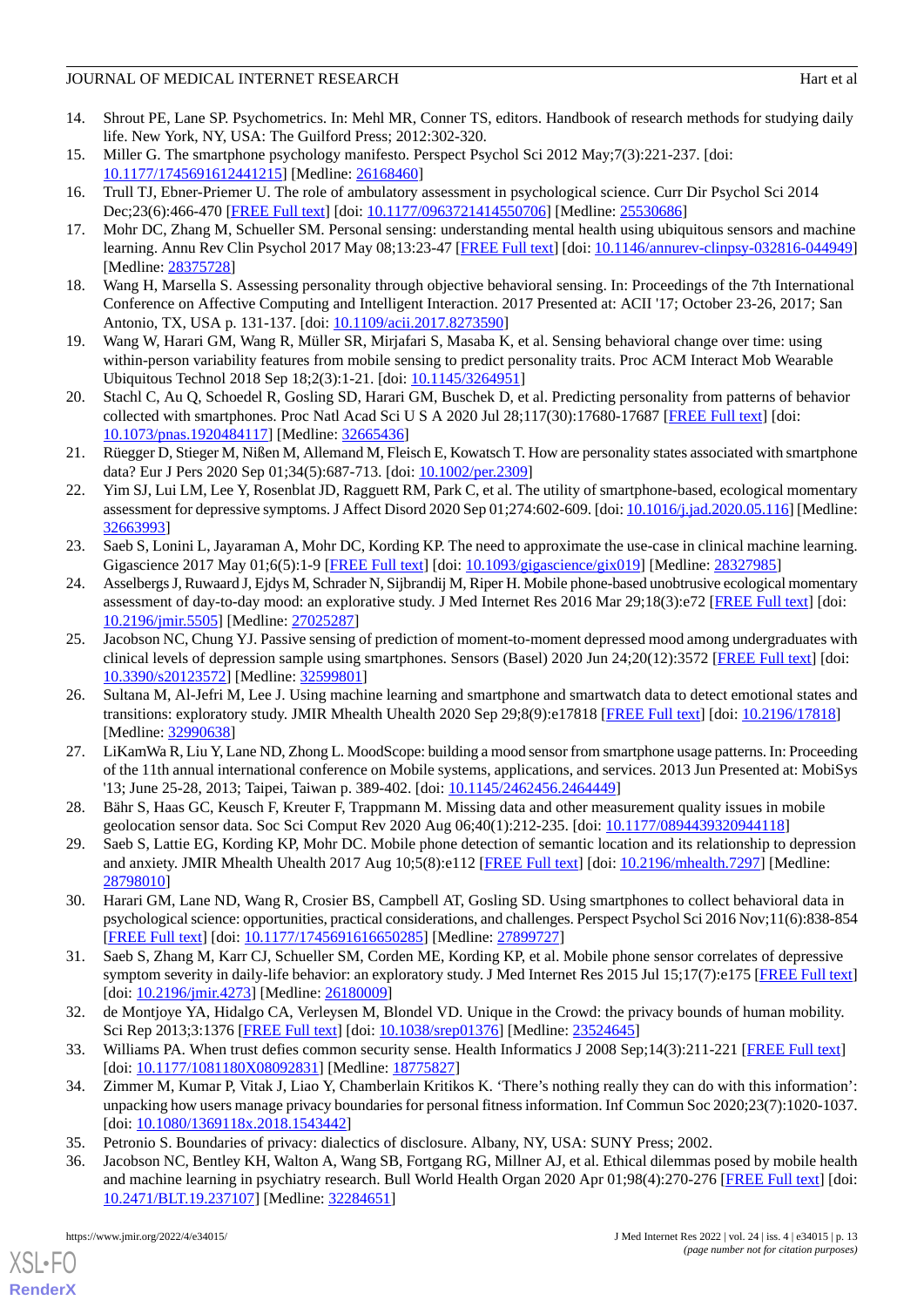- <span id="page-13-0"></span>37. Carter A, Liddle J, Hall W, Chenery H. Mobile phones in research and treatment: ethical guidelines and future directions. JMIR Mhealth Uhealth 2015 Oct 16;3(4):e95 [[FREE Full text](https://mhealth.jmir.org/2015/4/e95/)] [doi: [10.2196/mhealth.4538](http://dx.doi.org/10.2196/mhealth.4538)] [Medline: [26474545](http://www.ncbi.nlm.nih.gov/entrez/query.fcgi?cmd=Retrieve&db=PubMed&list_uids=26474545&dopt=Abstract)]
- <span id="page-13-2"></span><span id="page-13-1"></span>38. Lane ND, Miluzzo E, Lu H, Peebles D, Choudhury T, Campbell AT. A survey of mobile phone sensing. IEEE Commun Mag 2010 Sep;48(9):140-150. [doi: [10.1109/mcom.2010.5560598](http://dx.doi.org/10.1109/mcom.2010.5560598)]
- <span id="page-13-3"></span>39. LeMoyne R, Mastroianni T, Grundfest W. Wireless accelerometer configuration for monitoring Parkinson's disease hand tremor. Adv Parkinsons Dis 2013 May; 2(2): 62-67. [doi: 10.4236/apd. 2013. 22012]
- <span id="page-13-4"></span>40. Olsen AF, Torresen J. Smartphone accelerometer data used for detecting human emotions. In: Proceedings of the 3rd International Conference on Systems and Informatics. 2016 Presented at: ICSAI '16; November 19-21, 2016; Shanghai, China p. 410-415. [doi: [10.1109/icsai.2016.7810990](http://dx.doi.org/10.1109/icsai.2016.7810990)]
- <span id="page-13-5"></span>41. Piskioulis O, Tzafilkou K, Economides A. Emotion detection through smartphone's accelerometer and gyroscope sensors. In: Proceedings of the 29th ACM Conference on User Modeling, Adaptation and Personalization. 2021 Jun Presented at: UMAP '21; June 21-25, 2021; Utrecht, Netherlands p. 130-137. [doi: [10.1145/3450613.3456822\]](http://dx.doi.org/10.1145/3450613.3456822)
- <span id="page-13-6"></span>42. Kern C, Höhne JK, Schlosser S, Revilla M. Completion conditions and response behavior in smartphone surveys: a prediction approach using acceleration data. Soc Sci Comput Rev 2020 Dec 04;39(6):1253-1271. [doi: [10.1177/0894439320971233](http://dx.doi.org/10.1177/0894439320971233)]
- <span id="page-13-7"></span>43. Riskind J. They stoop to conquer: guiding and self-regulatory functions of physical posture after success and failure. J Pers Soc Psychol 1984;47(3):479-493. [doi: [10.1037/0022-3514.47.3.479](http://dx.doi.org/10.1037/0022-3514.47.3.479)]
- <span id="page-13-8"></span>44. Kuhlmann T, Garaizar P, Reips UD. Smartphone sensor accuracy varies from device to device in mobile research: the case of spatial orientation. Behav Res Methods 2021 Feb;53(1):22-33 [\[FREE Full text](http://europepmc.org/abstract/MED/32472500)] [doi: [10.3758/s13428-020-01404-5\]](http://dx.doi.org/10.3758/s13428-020-01404-5) [Medline: [32472500](http://www.ncbi.nlm.nih.gov/entrez/query.fcgi?cmd=Retrieve&db=PubMed&list_uids=32472500&dopt=Abstract)]
- <span id="page-13-9"></span>45. Kröger JL, Raschke P, Bhuiyan TR. Privacy implications of accelerometer data: a review of possible inferences. In: Proceedings of the 3rd International Conference on Cryptography, Security and Privacy. 2019 Jan Presented at: ICCSP '19; January 19-21, 2019; Kuala Lumpur, Malaysia p. 81-87.
- <span id="page-13-11"></span><span id="page-13-10"></span>46. Kreuter F. Improving surveys with paradata: Introduction. In: Kreuter F, editor. Improving surveys with Paradata: analytic uses of process information. Hoboken, NJ, USA: John Wiley & Sons; 2013:1-9.
- <span id="page-13-12"></span>47. Groves RM, Lyberg L. Total survey error: past, present, and future. Public Opin Q 2011 Feb 09;74(5):849-879. [doi: [10.1093/poq/nfq065\]](http://dx.doi.org/10.1093/poq/nfq065)
- <span id="page-13-13"></span>48. Lenzner T, Kaczmirek L, Lenzner A. Cognitive burden of survey questions and response times: a psycholinguistic experiment. Appl Cognit Psychol 2009 Aug 20;24(7):1003-1020. [doi: [10.1002/acp.1602\]](http://dx.doi.org/10.1002/acp.1602)
- <span id="page-13-14"></span>49. Reis D, Prestele E. The role of trait and state perfectionism in psychological detachment from daily job demands. Stress Health 2020 Apr;36(2):228-245. [doi: [10.1002/smi.2901\]](http://dx.doi.org/10.1002/smi.2901) [Medline: [31612593\]](http://www.ncbi.nlm.nih.gov/entrez/query.fcgi?cmd=Retrieve&db=PubMed&list_uids=31612593&dopt=Abstract)
- <span id="page-13-15"></span>50. McNair DM, Lorr M, Droppleman LF. Revised manual for the Profile of Mood States. San Diego, CA, USA: Educational and Industrial Testing Services; 1992.
- <span id="page-13-16"></span>51. von Steyer R, Schwenkmezger P, Notz P, Eid M. Der mehrdimensionale Befindlichkeitsfra-gebogen (MDBF). Göttingen, Germany: Hogrefe Publishing Group; 1997.
- <span id="page-13-17"></span>52. Schaufeli WB, Shimazu A, Hakanen J, Salanova M, De Witte H. An ultra-short measure for work engagement. Eur J Psychol Assess 2019 Jul;35(4):577-591. [doi: [10.1027/1015-5759/a000430](http://dx.doi.org/10.1027/1015-5759/a000430)]
- <span id="page-13-18"></span>53. Schaufeli WB. General engagement: conceptualization and measurement with the Utrecht General Engagement Scale (UGES). J Well-being Assess 2017 Aug 17;1(1-3):9-24. [doi: [10.1007/s41543-017-0001-x\]](http://dx.doi.org/10.1007/s41543-017-0001-x)
- <span id="page-13-19"></span>54. Schaufeli W, Bakker A. Utrecht Work Engagement Scale: preliminary manual. Occupational Health Psychology Unit, Utrecht University. 2004 Dec. URL: [https://www.wilmarschaufeli.nl/publications/Schaufeli/Test%20Manuals/](https://www.wilmarschaufeli.nl/publications/Schaufeli/Test%20Manuals/Test_manual_UWES_English.pdf) [Test\\_manual\\_UWES\\_English.pdf](https://www.wilmarschaufeli.nl/publications/Schaufeli/Test%20Manuals/Test_manual_UWES_English.pdf) [accessed 2018-05-01]
- <span id="page-13-20"></span>55. Schaufeli WB, Bakker A, Salanova M. The measurement of work engagement with a short questionnaire: a cross-national study. Educ Psychol Meas 2006 Aug 1;66(4):701-716. [doi: [10.1177/0013164405282471](http://dx.doi.org/10.1177/0013164405282471)]
- <span id="page-13-21"></span>56. Flaxman PE, Stride CB, Söderberg M, Lloyd J, Guenole N, Bond FW. Relationships between two dimensions of employee perfectionism, postwork cognitive processing, and work day functioning. Eur J Work Organ Psychol 2018;27(1):56-69. [doi: [10.1080/1359432x.2017.1391792](http://dx.doi.org/10.1080/1359432x.2017.1391792)]
- <span id="page-13-23"></span><span id="page-13-22"></span>57. Flaxman PE, Ménard J, Bond FW, Kinman G. Academics' experiences of a respite from work: effects of self-critical perfectionism and perseverative cognition on postrespite well-being. J Appl Psychol 2012 Jul;97(4):854-865. [doi: [10.1037/a0028055](http://dx.doi.org/10.1037/a0028055)] [Medline: [22545621](http://www.ncbi.nlm.nih.gov/entrez/query.fcgi?cmd=Retrieve&db=PubMed&list_uids=22545621&dopt=Abstract)]
- <span id="page-13-25"></span><span id="page-13-24"></span>58. Görtelmeyer R. Schlaffragebogen A und B - Revidierte Fassung (SF-A/R und SF-B/R). Göttingen, Germany: Hogrefe Publishing Group; 2011.
- <span id="page-13-26"></span>59. Hoogendoorn M, Funk B. Machine learning for the quantified self. Cham, Switzerland: Springer International Publishing; 2018.
- 60. Breiman LR. Random forests. Mach Learn 2001;45(1):5-32. [doi: [10.1023/A:1010933404324\]](http://dx.doi.org/10.1023/A:1010933404324)
- 61. Friedman J, Hastie T, Tibshirani R. Regularization paths for generalized linear models via coordinate descent. J Stat Softw 2010;33(1):1-22 [[FREE Full text](http://europepmc.org/abstract/MED/20808728)] [Medline: [20808728](http://www.ncbi.nlm.nih.gov/entrez/query.fcgi?cmd=Retrieve&db=PubMed&list_uids=20808728&dopt=Abstract)]
- 62. Scrucca L, Fop M, Murphy TB, Raftery AE. mclust 5: clustering, classification and density estimation using gaussian finite mixture models. R J 2016 Aug;8(1):289-317 [[FREE Full text](http://europepmc.org/abstract/MED/27818791)] [Medline: [27818791\]](http://www.ncbi.nlm.nih.gov/entrez/query.fcgi?cmd=Retrieve&db=PubMed&list_uids=27818791&dopt=Abstract)
- 63. Holm S. A simple sequentially rejective multiple test procedure. Scand J Statist 1979;6(2):6. [doi: [10.2307/4615733](http://dx.doi.org/10.2307/4615733)]

[XSL](http://www.w3.org/Style/XSL)•FO **[RenderX](http://www.renderx.com/)**